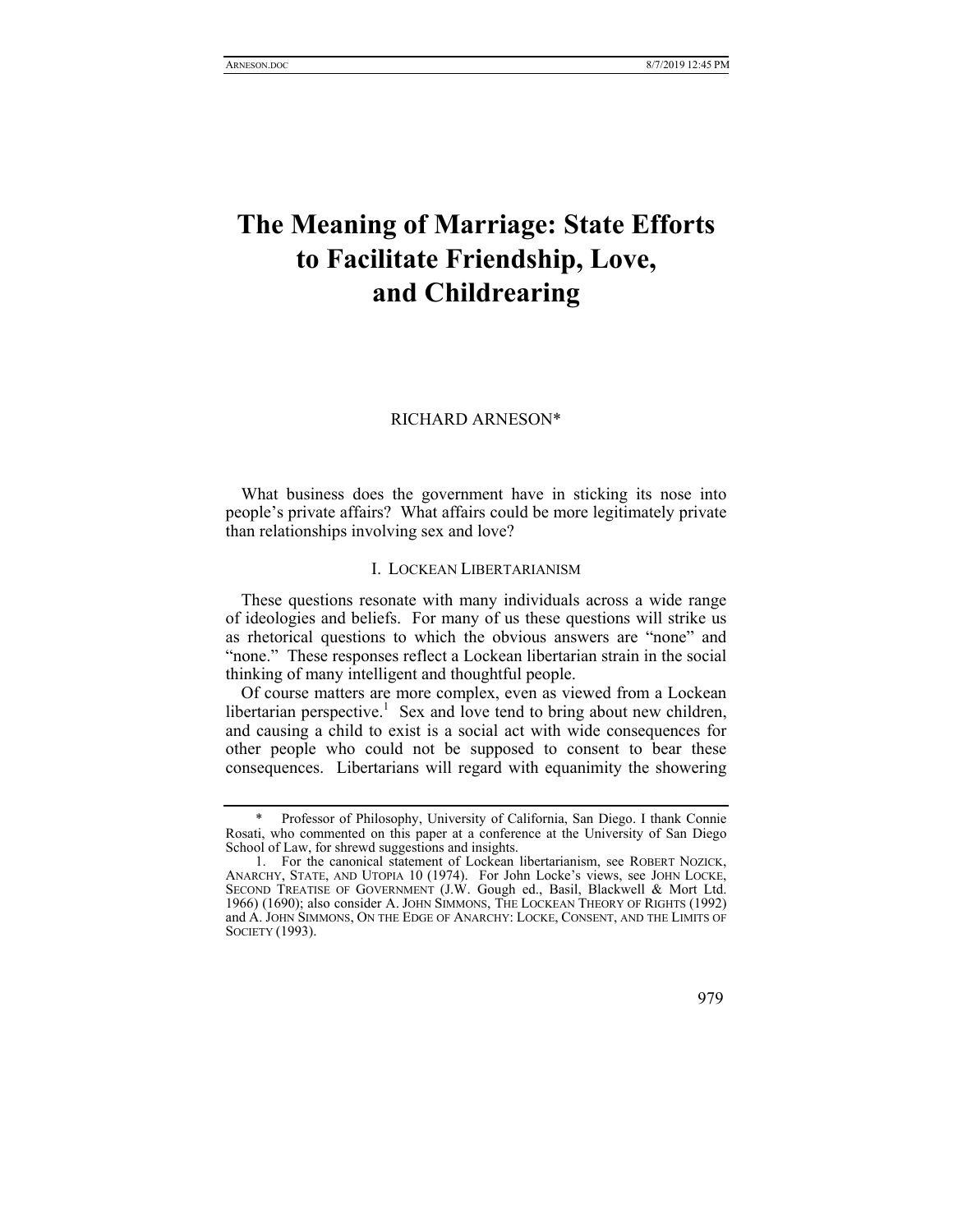of externalities in the form of benefits that typically accompany the creation and upbringing of a responsible competent person who becomes a useful member of society. The libertarian will insist that the receipt of such benefits does not generate any reciprocal obligations to benefit those who benefit us in these unconsented to ways—at least, not obligations that are legitimately enforceable and that justify forcible imposition on people's liberty to lead their lives as they choose. However, bringing children into the world can, and often does, impose net costs on people who do not consent to bear these costs. The introduction of one extra person may strain scarce resources. A Lockean Proviso may be triggered, affecting everyone's property rights. Bringing a child into the world and failing to see to it that the child is properly socialized may be the moral equivalent of tossing into a crowd an inexpertly wired bomb that might, or might not, explode and injure one person, or many. In these, and perhaps other ways, causing a child to exist might be violating the rights of others.

Even if two individuals brought a child into existence in an isolated world in which no one would be affected in any way except the two parents and the child, the Lockean will surely hold that by bringing a child into the world one incurs obligations to that child to sustain its well-being and prepare it for adult  $\text{life.}^2$  It is not clear to me what a Lockean libertarian view entails concerning the shape and strength of the child's rights to aid from its parents. Whatever minimal acceptable threshold level of parental care is set by those rights, it would seem that such rights are legitimately enforceable. For example, if one parent significantly violates obligations of care toward his child, it would be morally legitimate for the other parent to compel compliance.

Given that an activity violates Lockean rights, it does not automatically follow that there is a legitimate regulatory role for the state to play. Perhaps Lockeanism rightly understood implies anarchism, so there are no legitimate functions for the state to fulfill. However, if Lockeanism does allow that a minimal night watchman state could be morally legitimate, the legitimate functions that such a state would serve would

 <sup>2.</sup> This formulation slides past a large issue: At what point in the development of a human child does the child acquire significant moral rights that include a right to care and nurturance from parents? *See* F.M. KAMM, CREATION AND ABORTION: A STUDY IN MORAL AND LEGAL PHILOSOPHY (1992) (offering a sophisticated broadly Lockean account of this issue). I assume that at the very least, at some point in the development of a child, those responsible for bringing it into the world must either see to it that the child's life is terminated or that some responsible adult persons agree to take on the full complement of rights and obligations identified with the parental social role. It is not morally acceptable that a child should be brought into the world and simply left to languish without care.

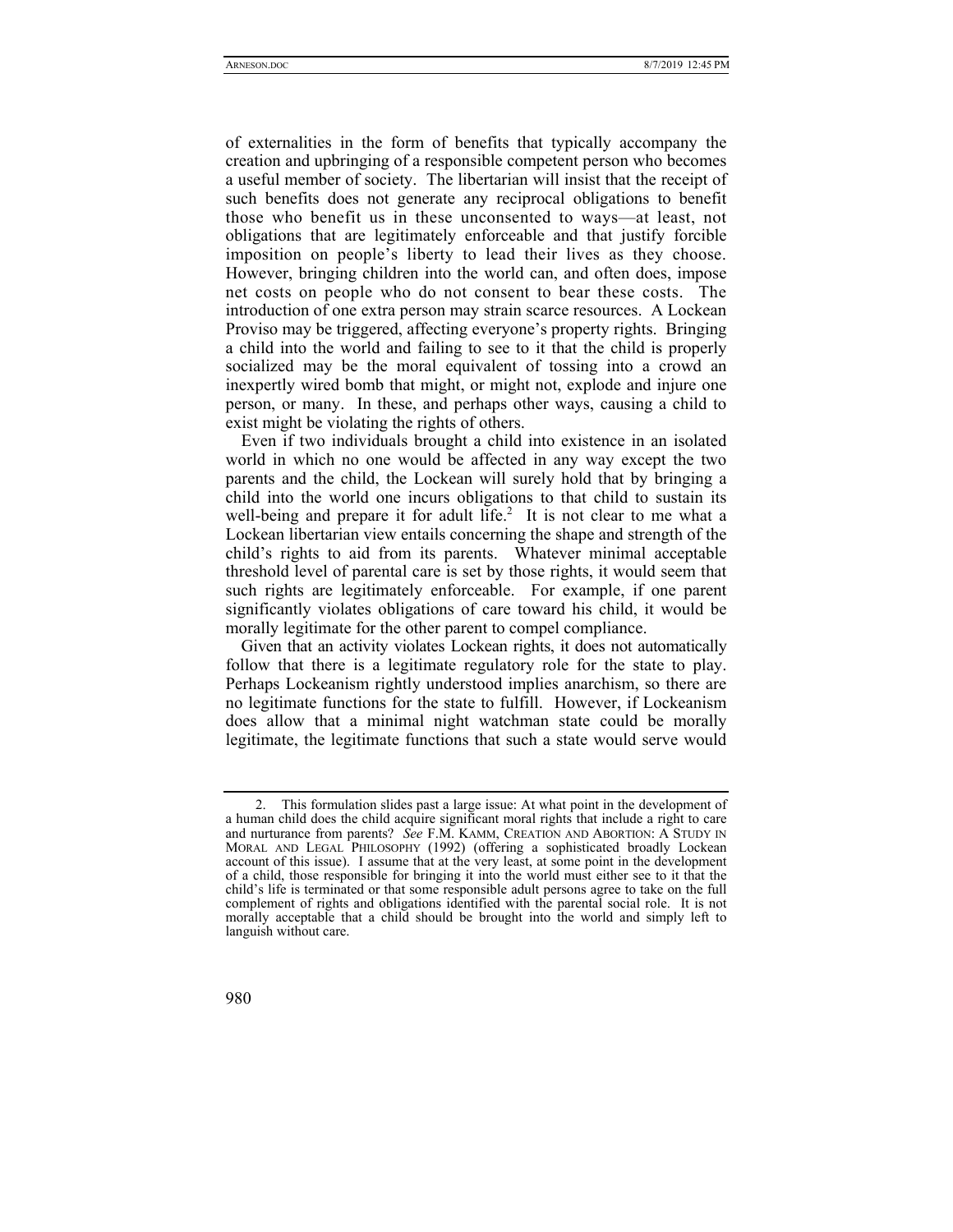surely include enforcement of children's rights to adequate care from their parents.

Activities that bring children into the world may violate the Lockean rights of nonconsenting other people by wrongfully bringing about a newborn person that has rights to a share of what used to be other people's resources or by creating undue risk via neglectful parenting that the newborn child will eventually commit antisocial acts. These possibilities aside, activities that bring children into the world may wrongfully threaten to establish a state of affairs in which a child's right to care from its parents is not fulfilled. These considerations provide grounds for legitimate Lockean restriction of family life. So far as I can tell, these considerations are exhaustive. In particular, a social scientific finding that restricting people's legal opportunity to exit from marital arrangements would increase the expected well-being of the adults who enter these arrangements by contract would provide no reason at all for any state or private use of coercion to restrict people's legal opportunity in this way. Lockean adults are perfectly at liberty to enter into less than optimal or even self-destructive marital arrangements if they choose. Moreover, a social scientific finding that restricting adult individuals' freedom to cohabit on whatever terms they find mutually agreeable would increase children's average well-being appreciably (though no child would fail to get the minimal level of parental care to which she is strictly entitled according to Lockean rights theory if the restriction is not enforced) would provide no legitimate reason for enforcing such a restriction. Rights are trumps, according to the Lockean.

# II. PRIORITARIAN CONSEQUENTIALISM

The considerations that the Lockean singles out as legitimately shaping correct conduct and just social policy seem to me to be undeniably morally relevant. What is harder to swallow is the negative claim that nothing else legitimately shapes policy.

This essay approaches the issue of state regulation of marriage from a standpoint opposed to the Lockean natural rights tradition. This standpoint is a close cousin of utilitarianism. The fundamental moral norm is that acts and policies should be selected to produce the best outcome, and outcomes are to be assessed in terms of the quality of human lives that people achieve. This outcome assessment assigns greater value to achieving a well-being gain, or preventing a loss, for a person, the lower the person's lifetime well-being would otherwise be, and the greater the size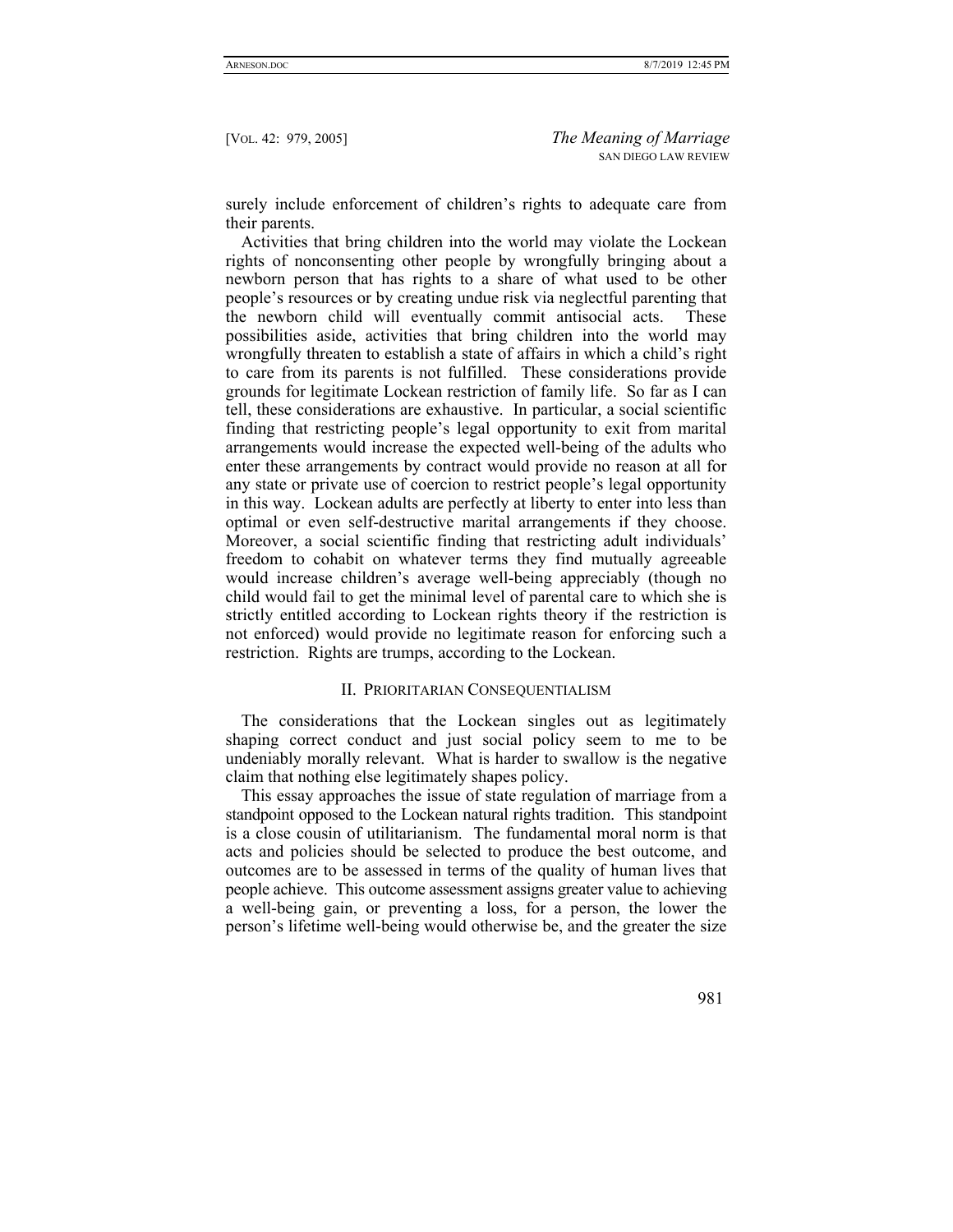of the well-being gain. In other words, we ought to maximize weighted well-being (weighted by priority for the worse off).<sup>3</sup>

What this prioritarian doctrine implies as to what actions we should choose and what social policies we should institute depends crucially on the nature of well-being—what constitutes it and what facilitates it.<sup>4</sup> For purposes of the present discussion of appropriate state policy toward marriage arrangements, we need not enter deeply into an inquiry into the nature of human well-being. So far as love, sex, and childrearing are concerned, my sense is that we, for the most part, agree about what is desirable and worthwhile. The difficult questions revolve around the issue of what, if anything, the state can sensibly do to promote the good without thereby doing even more to promote the bad and the ugly.

Regarding the values that are usually thought to be at stake in the regulation of family life, I hold what I take to be entirely conventional and banal views. Pleasurable harmless sex acts between mutually consenting adults are good per se and inherently enhance the quality of the lives of the participating individuals. These sexual acts are good qua pleasurable. The acts have an imaginative and sensory content that is typically innocent (but can be morally problematic, for example, if one is sexually aroused by the thought of oneself beating up another person). These acts can exhibit a kind of athletic excellence, and be virtuous accomplishments. They can be also be virtuous along another dimension if appropriately motivated, (for example, if one aims at mutually enhancing the pleasure of all co-participants). The cooperating parties have a mutual friendly regard for one another and a mutual appreciation of the short-term common project in which they are engaged.

Mutually pleasurable casual sex as described above is a significant human good. Whether the sexual desire that motivates this activity is directed at a member of the human species of the opposite sex or of the same sex is morally inconsequential so far as I can see.<sup>5</sup> If humans were psychologically capable only of sustaining casual sexual encounters, the

 <sup>5.</sup> A sympathetic reconstruction of traditional arguments derogating homosexual sex appears in Paul J. Weithman, *Natural Law, Morality, and Sexual Complementarity, in* SEX, PREFERENCE, AND FAMILY: ESSAYS ON LAW AND NATURE 227, 227–28 (David M. Estlund & Martha C. Nussbaum eds., 1997) (quoting John M. Finnis, *Law, Morality, and "Sexual Orientation"*, 69 NOTRE DAME L. REV. 1049, 1066–67 (1994)). Weithman criticizes the traditional arguments he reconstructs, and I find his criticisms compelling. Weithman does not endorse casual sex as intrinsically valuable as I do.



 <sup>3.</sup> On prioritarianism, see Derek Parfit, *Equality or Priority?*, *in* THE IDEAL OF EQUALITY 81 (Matthew Clayton & Andrew Williams eds., 2000)*.* 

 <sup>4.</sup> On the nature of well-being, see JAMES GRIFFIN, WELL-BEING: ITS MEANING, MEASUREMENT, AND MORAL IMPORTANCE (1986). *See also* ROBERT M. ADAMS, *Well-Being and Excellence*, *in* FINITE AND INFINITE GOODS 83, 83 (1999); Richard Kraut, Desire and the Human Good, Address Before the 92d Cent. Div. Meeting of the Am. Phil. Ass'n (May 6, 1994), *in* 68 PROC.&ADDRESSES AM.PHIL.ASS'N, at 39–54 (Nov. 1994).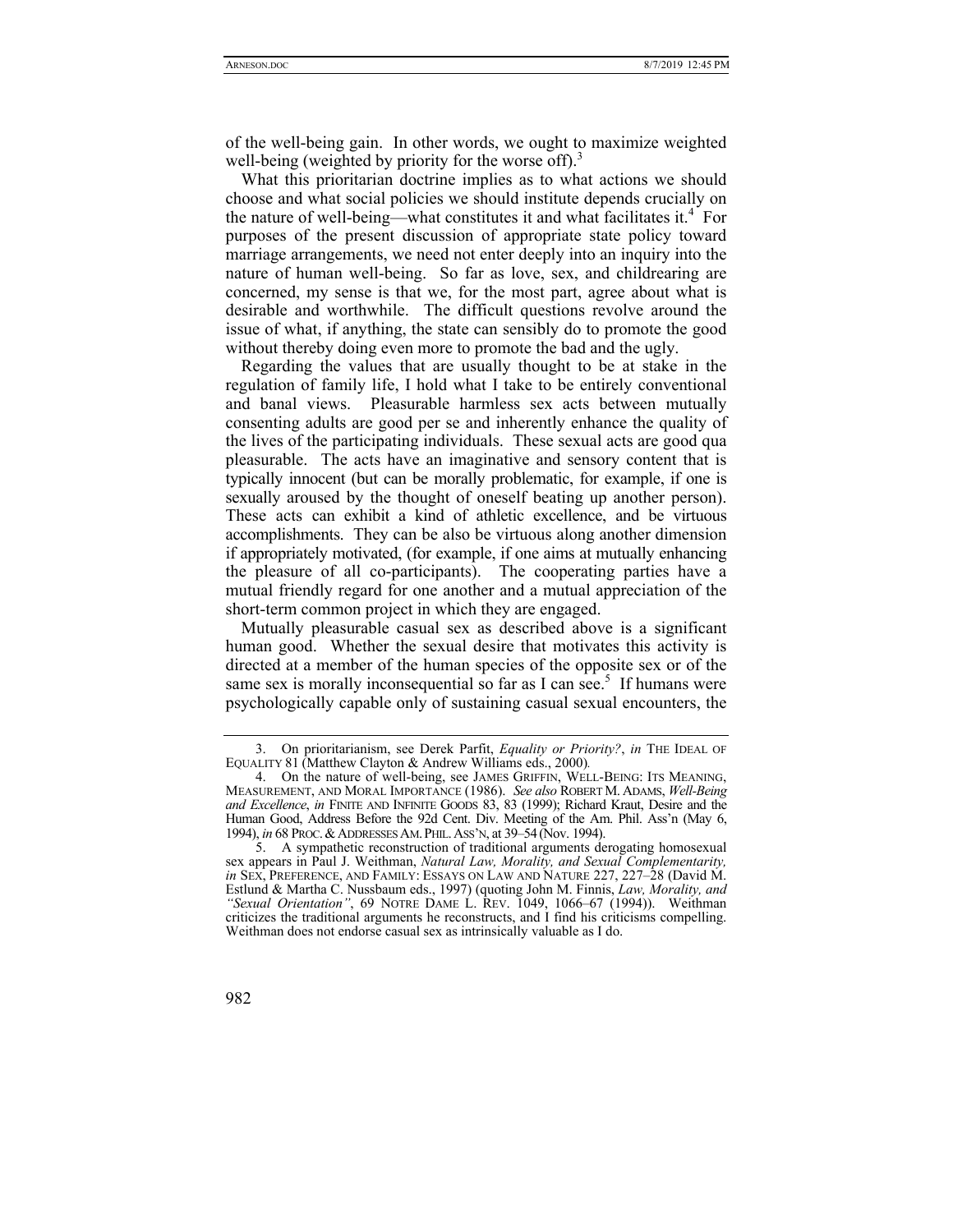state as the agent of a decent society should seek to promote casual sex, both the frequency, and the quality, of such encounters. A complication is that humans are typically capable of a greater good, the building and sustaining of long-term sexual partnerships in which mutual sexual sharing is combined with intimate friendship and cooperation in shared life projects, the complex relationship being cemented by assurances (or the confident mutual expectation) of mutual commitment and fidelity. Call this a committed sexual friendship (CSF). Moreover, casual sex sometimes facilitates and sometimes obstructs CSF in a host of familiar and complex ways. Casual sex is the usual experimental prelude to a CSF between two people, and in a wide variety of situations, having casual sex with a person will tend to trigger strong desires either to sustain a casual sexual relationship with that person or to develop a CSF with that person. Casual sexual encounters thus become an arena in which deceit, fraud, exploitation, and wasted investment are common. Despite its intrinsic desirability, promiscuity justifiably has a bad reputation. For many people in many situations, the pursuit of promiscuity tends to lead to the wrongful imposition of harms on one's associates and to inhibit the development of an otherwise feasible CSF for self and others.

At this point a legitimate state interest in the character of people's romantic and sexual relationships becomes discernible, an interest that is distinct and separate from the interest in promoting childrearing practices that are conducive to increased lifelong well-being of the individuals formed by these practices. The state should promote CSF, and seek to enhance the quality of people's CSF relationships, on the ground that on the whole and on the average, people will be better off forming and sustaining such relationships than not doing so.<sup>6</sup>

 <sup>6.</sup> I stand by the statement in the text, but complications abound. For one thing, even if CSF tends to be a greater good than casual sex, there might be mixtures of CSF and promiscuity in a person's life that involve more fulfillment for self and others than any feasible life plan for that individual involving CSF alone. These mixtures might come about by way of the individual pursuing casual sex at one stage of life and CSF at another stage, or perhaps the individual might pursue a form of CSF that is tolerant of casual sex with persons other than the CSF partner(s). Also, casual sex and CSF may be viewed as end points on a continuum, and individuals might pursue any of various midrange points rather than either extreme. Moreover, there is a range of individual personalities varying in propensities to generate well-being for self and others when pursuing different romantic plans of life. These issues are explored endlessly in soap operas, popular songs, and other popular culture manifestations; philosophical analysis may be otiose.

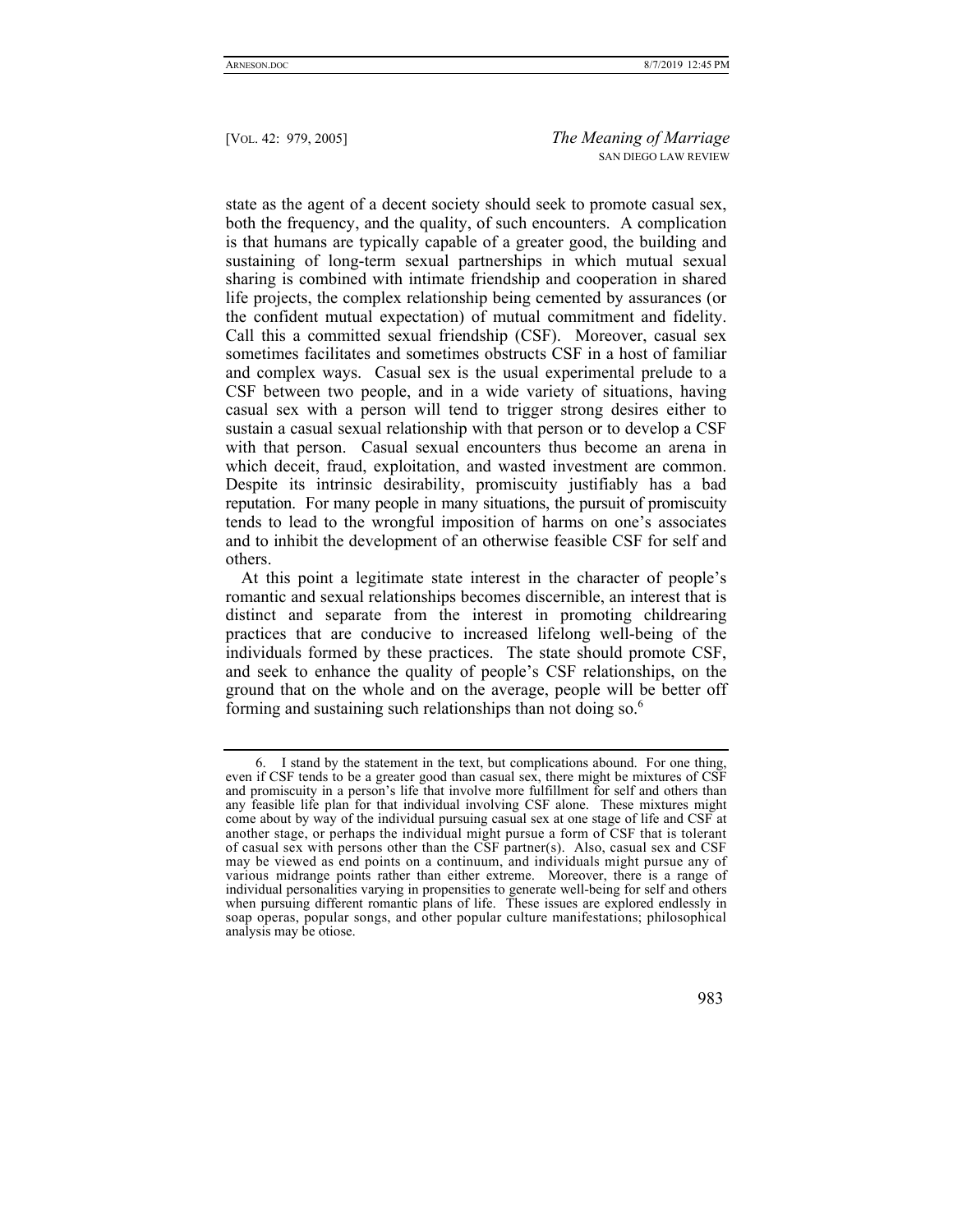The prioritarian pursues this concern with a twist. She assigns greater moral value to obtaining well-being gains for people, the worse off they would be without those gains. Regarding romance and CSF, she gives extra weight, not to securing gains for those who are disadvantaged specifically with regard to those goods, but to those who are worse off in well-being prospects generally.

Whether or not one accepts the prioritarian placement of a thumb on the scale in favor of the badly off, everyone should agree that the issue of how to treat conflicts of interest between those with poor life prospects and those with good life prospects has a large influence on people's views on appropriate state policy. Many policies that work just fine for competent choosers, who tend to fill the ranks of the better off, will work to the disadvantage of less competent choosers, who tend to be less well off overall. A difficult issue of distributive fairness arises here, and reappears in many social policy choices.

In principle, according to prioritarian doctrine, there is no limit to the sorts of considerations that could legitimately figure in the moral cost-benefit calculation that would determine morally right social policy concerning romance, sex, and childrearing. Anything that affects people's well-being now or in the future can tilt the scale.<sup>7</sup> Without any justifying argument I shall just stipulate what I believe to be true. Three considerations loom large in determining appropriate state policy in this domain. Two have been mentioned: (1) the state has a legitimate interest in promoting good childrearing to boost people's lifetime expected well-being, and (2) the state has a legitimate interest in promoting CSF to boost people's lifetime expected well-being. A third consideration is equality between men and women: (3) the state has a legitimate interest in promoting social arrangements that bring us closer to a world in which being born a woman is not per se disadvantageous, that is, a world in which the average well-being level of men and the average well-being level of women is roughly the same.<sup>8</sup>

 <sup>8.</sup> A concern for equality of life prospects between men and women is valued by the prioritarian on instrumental grounds—equality is a means to achieving greater priority-weighted well-being. For an indication as to how this argument might go, see JOHN STUART MILL, THE SUBJECTION OF WOMEN (Frederick A. Stokes Co., 1911) (1869)*. See also* SUSAN MOLLER OKIN, JUSTICE, GENDER, AND THE FAMILY (1989)*.* In an interesting discussion of how social trends combine to weaken marriage and how we



 <sup>7.</sup> Nancy L. Rosenblum considers the view that "appropriately ordered intimate relations reinforce democracy." *Democratic Sex:* Reynolds v. U.S.*, Sexual Relations, and Community*, *in* SEX, PREFERENCE, AND FAMILY, *supra* note 5, at 63, 65. The idea that we should inter alia regulate romantic life to improve the quality of democracy is doubly instrumental in prioritarian perspective. Democratic political ideals are assessed for their instrumental contribution to priority-weighted well-being, and sexual regulation is then assessed according to its potential contribution to the degree to which appropriate democratic political ideals are satisfied. *Id*.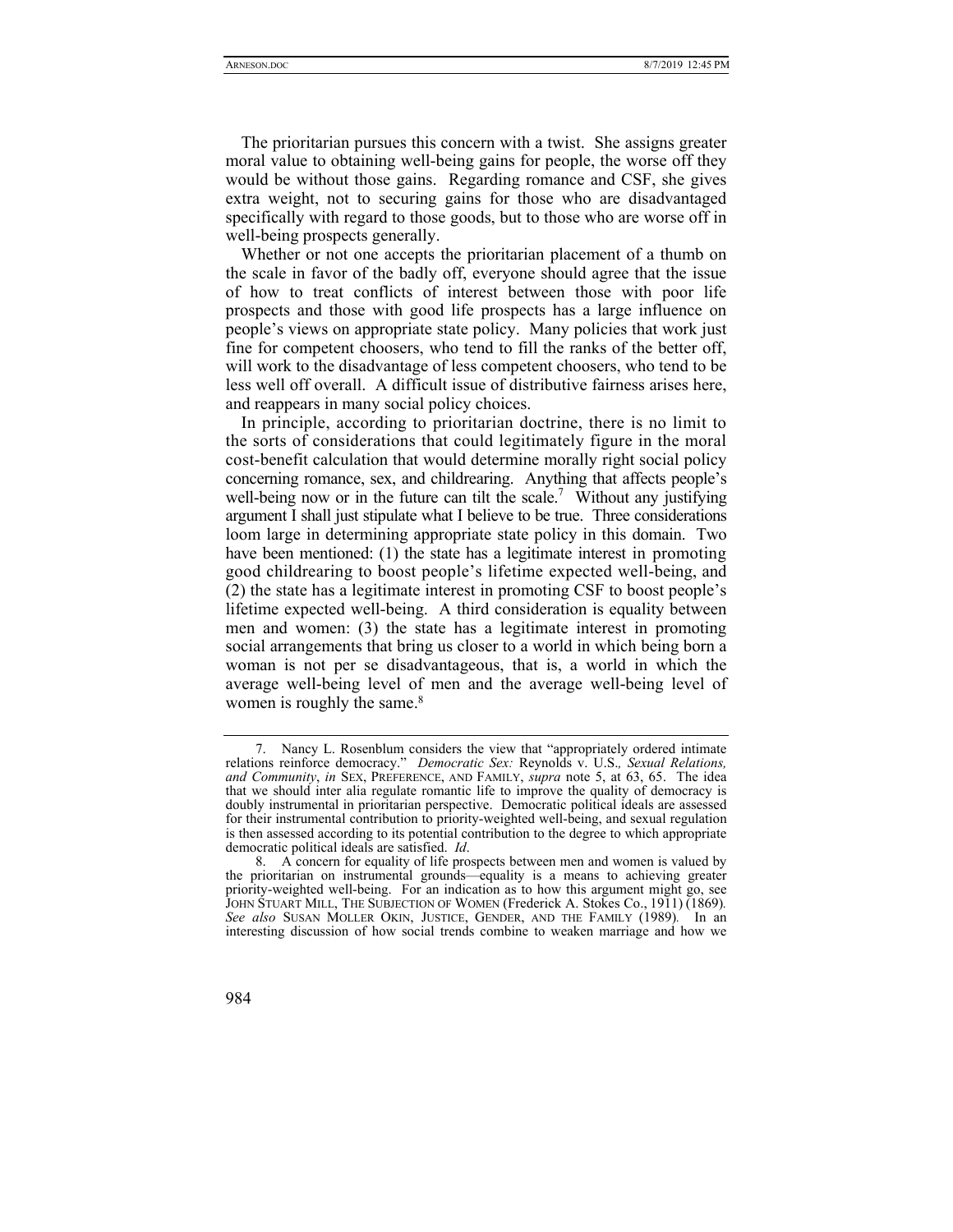#### III. MARRIAGE

The three desiderata just stated stand in no determinate relationship to the institution of marriage as we see it in the contemporary U.S. and other modern democratic societies. Nothing hinted at so far in this essay demonstrates that we should assign primary responsibility for childrearing to the biological parents (the sources of the sperm and egg that unite to generate, eventually, a child), rather than to the community as a whole. Nothing said so far implies that it is desirable that people should seek CSF within the very same partnership arrangement that is dedicated to producing and rearing children (if we assume for the moment that people should be at least permitted to enter into partnership arrangements for the purpose of childrearing). Normative discussion of these matters is plagued by a double risk—on the one hand of reiterating banalities, obvious truths everyone already knows, and on the other hand of asserting as true what are really demonstrably false claims that masquerade as obvious truths.

To start the discussion, I shall simply describe what I suppose is a conventional understanding of marriage as it ought to be. The remainder of this essay tentatively explores considerations that ought to shape public policy in this domain.

The current institution of marriage serves several functions. In the traditional marriage, a young man and woman fall in love and pledge to be sexually faithful to each other, live together, be intimate friends, pool financial assets, and cooperate as a team that develops and executes a common plan of life that is an important element in each individual's separate life plan. This common plan of life includes bearing and raising children together. The mutual pledge that establishes a marriage is a lifelong vow, "for better, for worse, for richer, for poorer, in sickness, and in health,  $\dots$  till death [do us part].  $\cdot$ <sup>9</sup> As the quoted words indicate, there is an insurance aspect to marriage. Good and bad fortune is

 <sup>9.</sup> BOOK OF COMMON PRAYER 292 (John E. Booty ed., Univ. of Va. Press 1976) (1559).



might reverse these trends, James Q. Wilson disparages Okin's policy proposals—that we should strive to bring about equal sharing of income, childrearing, and housework between the husband and wife in every marriage. Okin advances these proposals with a view to promoting equality of a sort between men and women; Wilson does not declare whether he accepts or rejects this broad goal. *See JAMES Q. WILSON*, THE MARRIAGE PROBLEM 187–90 (2002). As noted later in this essay, the consequentialist of my stripe only contingently supports equality of any sort, and on some egalitarian views, a genuine commitment to equality requires a deeper commitment.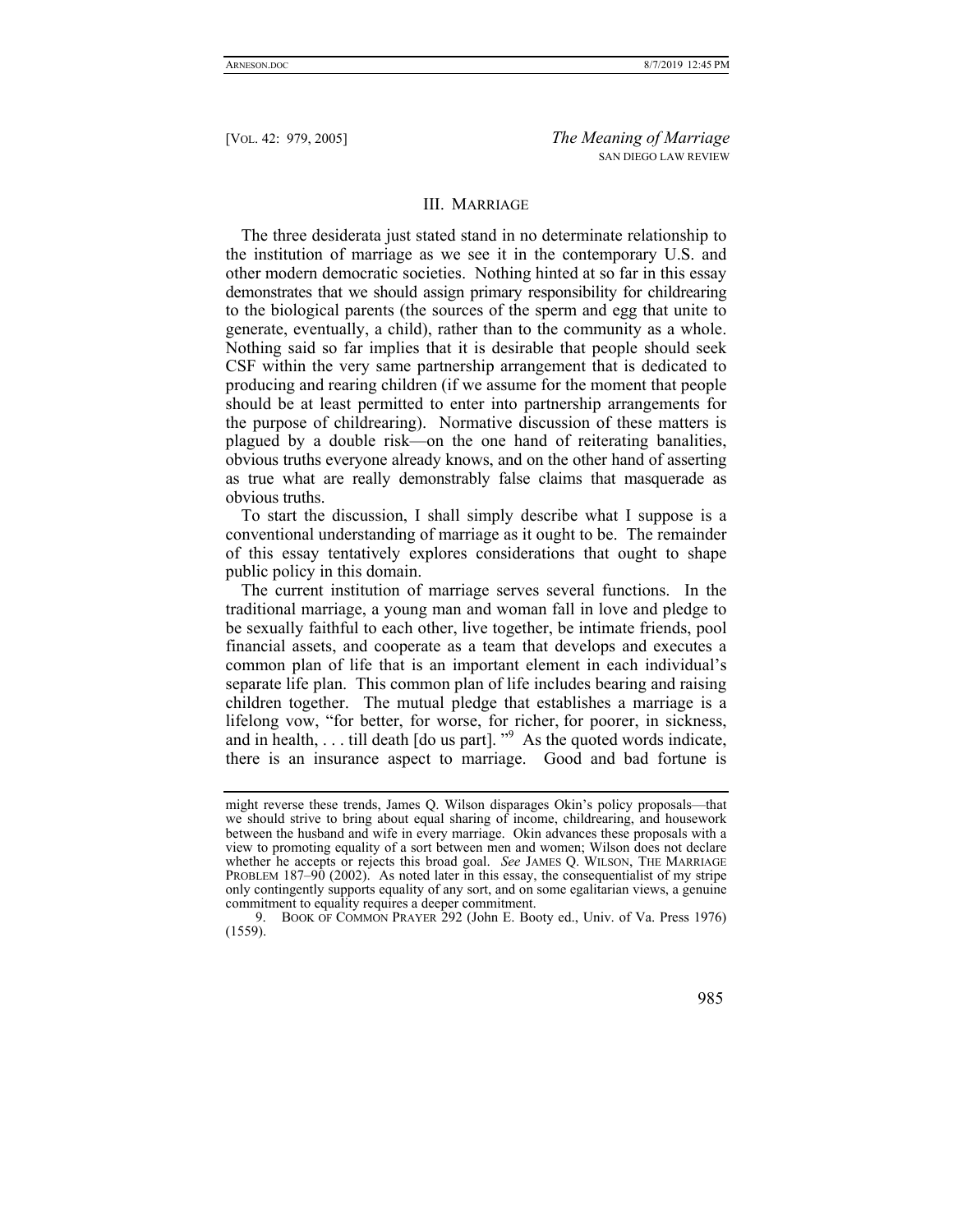shared, and if one suffers disaster, the spouse is expected to lend a steady helping hand. In infirmity and in old age, spouses assume caretaker roles. To some extent, the insurance aspect of marriage extends across generations.

What I have called the "traditional" model of marriage is roughly the main conception of it in twentieth-century America, lightly modified by concerns for equality between men and women. The light modification is that role expectations for husband and wife are left unspecified. The more traditional ideal of marriage would stipulate that the wife is to be homemaker and the husband the breadwinner, and would urge the wife to obey and the husband to command wisely. Here the husband is understood to be male, the wife female.

The traditional ideal of marriage receives some legal protection. By law in most jurisdictions, marriage is between one man and one woman. Property that accrues to either spouse is jointly owned by the couple. If a marriage lasts for several years, there is a presumption that both spouses have contributed to the income potential of the spouse with higher income, so there is income sharing required by law if the marriage dissolves. The state also sets the terms of divorce, and in contemporary practice, this generally means that each marriage contract must contain an easy exit clause via the option of no-fault divorce. Some states offer no-fault divorce but fault-based determination of terms of alimony. Except in states that now allow the option of the more restrictive covenant marriage, no person may sign a legally binding marriage contract that provides for no exit via divorce or includes clauses that render divorce difficult.

The traditional ideal of marriage is sustained by social norms and by dominant trends in most people's desires. Even in the contemporary world, in which marriage and family life is buffeted by social forces, awareness of which is now widely shared, most of us grow up wanting and expecting to become married. We hope that our marriages will be successful for a lifetime. Though given the fact that about half of first marriages end in divorce, we probably marry now with a pair of fingers crossed behind our backs, and at least some residual dim appreciation of the reasonableness of providing in advance for what to do after a marriage crumbles. Although there is greater social acceptance than in the past of living as an adult without marrying, and of living as a married adult without having and raising children, most people still want marriage, and a childless couple is an object of pity. For that matter, most men probably hanker after the days in which the traditional division of marital roles between husband and wife was regarded as unproblematic, and some women have not freed themselves from similar hankerings.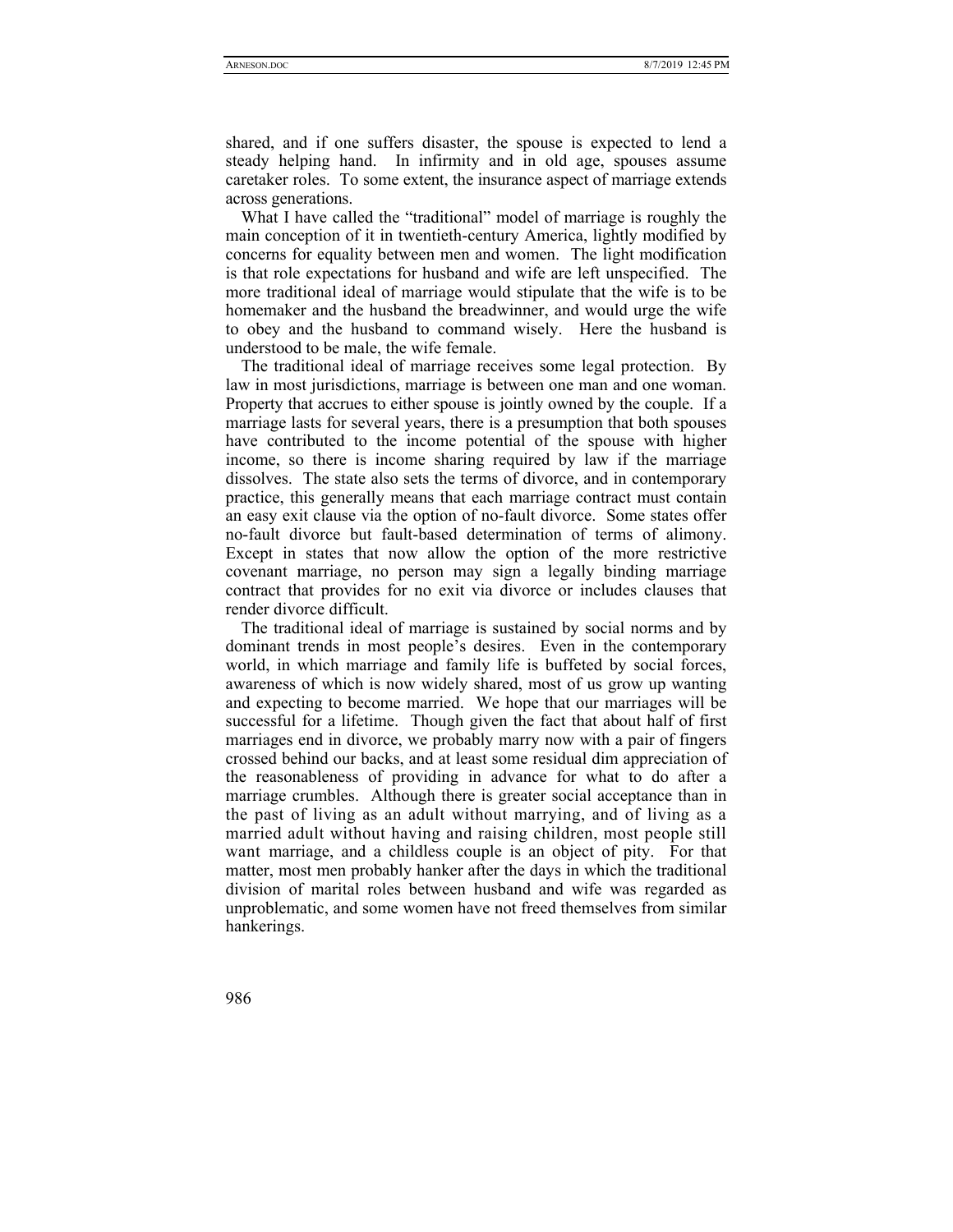Traditional marriage is a package deal, bundling together several distinct functions. The question immediately arises, whether or not these various functions are better fulfilled by being bundled in this way than they would be if they were assigned separately. Of course, to some extent legal and social marriage arrangements are a shell that can be molded to different shapes and filled with different content as times change and people's needs with them. The household economy of the family is no longer so important as it was, say, at the beginning of the twentieth century. Goods and services that used to be produced in the home are now purchased in the marketplace and brought to the home for consumption. Still, marital substance is significantly determined by the form of marriage—what sorts of lives people will live within the institution or alongside it.

The traditional marriage ideal presumes that the lover of your life will also be the person with whom you share childrearing joys and responsibilities if you have children. Why this presumption? The qualities that make one a good lover and intimate friend are not the same as the qualities that make one a good cooperative partner in the enterprise of childrearing, and it is commonplace that the two sets of qualities do not always coexist in the same person. Imagine that Maria, a heterosexual woman, has a long-term exclusive sexual friendship with Igor, but lives with her long-term friend Frances. The two women friends pool their finances and jointly share parenting responsibilities for the children they bear. In effect, Maria is married, but the marital status roles are split across two persons. Perhaps this arrangement is a bad idea, perhaps not. One wonders why the state should put its stamp of approval behind one particular bundling of social roles, the ones constitutive of traditional marriage.

In discussing alternatives to traditional marriage the discussion can easily veer off into irrelevant silliness. Some forms of family life that might look attractive from some normative theoretical armchair perspective might be ways of living that no actual persons will ever come to desire, or desire strongly enough to make the way of living a socially recognized and viable option for people. In the absence of tyrannical uses of state power that no sensible normative principles would condone, the imaginary alternatives are just that, imaginary alternatives. The discussion of such alternatives is no more fruitful than reflections on what life would be like if humans had wings and could fly.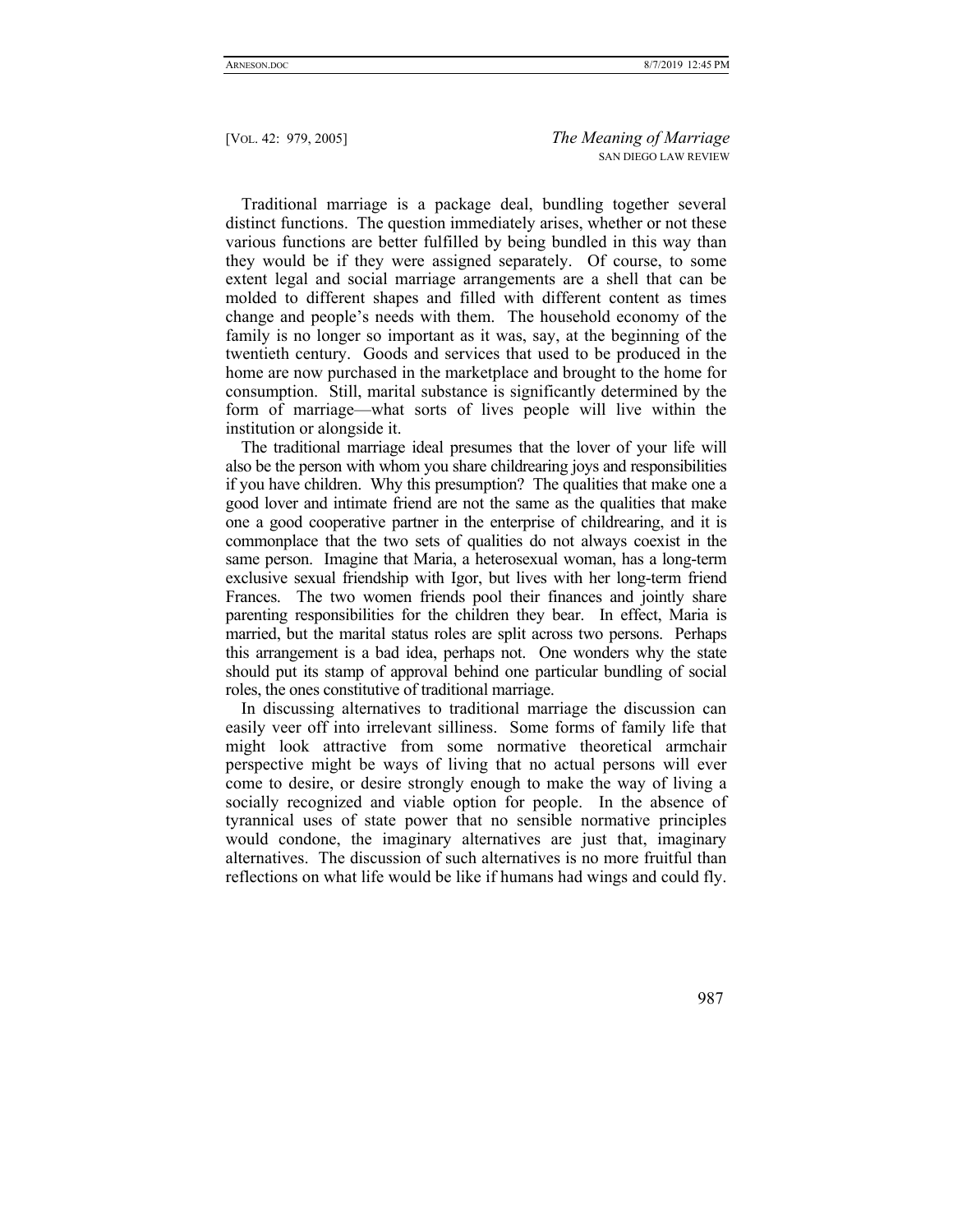Recall that the topic of this essay is not what form of marriage is ideal, but rather what form of regulation of marriage-type arrangements ought to be enforced by the state in a decent society. That is to say, given people and the background of institutions pretty much as they are, what regulation of marriage makes sense.

Consider as a starting point what I will call the Lockean baseline option: The state should simply enforce whatever voluntary contracts individuals make with one another concerning romantic, sexual, family, and marital arrangements—provided these arrangements (1) do not wrongfully impose costs on unconsenting third parties, and (2) do not run afoul of the state's legitimate interest in ensuring that every child has an adequate level of nurturance, education, and socialization.10

One complication is what to do about risky contracts. Suppose some types of romantic contracts individuals might be prone to make do not necessarily result in harm to children, but are associated with greater risks of unacceptable harms to children than other sorts of arrangements.<sup>11</sup>

The prioritarian approach veers off from the Lockean regulatory regime for another reason already noted. Suppose that romantic arrangements of types A and B both lead to outcomes for children above the Lockean baseline set by children's rights. Suppose further that the A type arrangements result in significantly better above-baseline outcomes for children and do not incur any other significant moral costs, compared to the B type arrangements. Prioritarianism will then favor regulation by state policy that tends to induce people to opt for A rather than B (provided some feasible regulation passes a prioritarian cost-benefit assessment), but the Lockean prohibits any coercive restriction of people's liberty with respect to their activities that violate no one's rights. The same opposition of principle emerges for the desiderata of promoting CSF and promoting equality in men's and women's life prospects. But insofar as there is uncertainty, perhaps in-principle ineliminable uncertainty, in the normative and empirical measurement that enables us to judge what the weighted well-being consequences would be of adopting one or another marital regulatory regime, prioritarianism in practice might disagree with Lockeanism mainly in being more permissive: in allowing that any of several different and

 <sup>10.</sup> Richard Posner endorses something in the neighborhood of this proposal in *The Economic Approach to Homosexuality*, *in* SEX, PREFERENCE, AND THE FAMILY, *supra* note 5, at 173, 173–91. *See also* RICHARD A. POSNER, SEX AND REASON (1992)*.* 

 <sup>11.</sup> For discussion of the difficulties the Lockean libertarian theory encounters in determining how risks affect the interpretation of rights, see PETER RAILTON, *Locke, Stock, and Peril: Natural Property Rights, Pollution, and Risk*, *in* FACTS, VALUES, AND NORMS: ESSAYS TOWARD A MORALITY OF CONSEQUENCE 187, 187–225 (2003).

<sup>988</sup>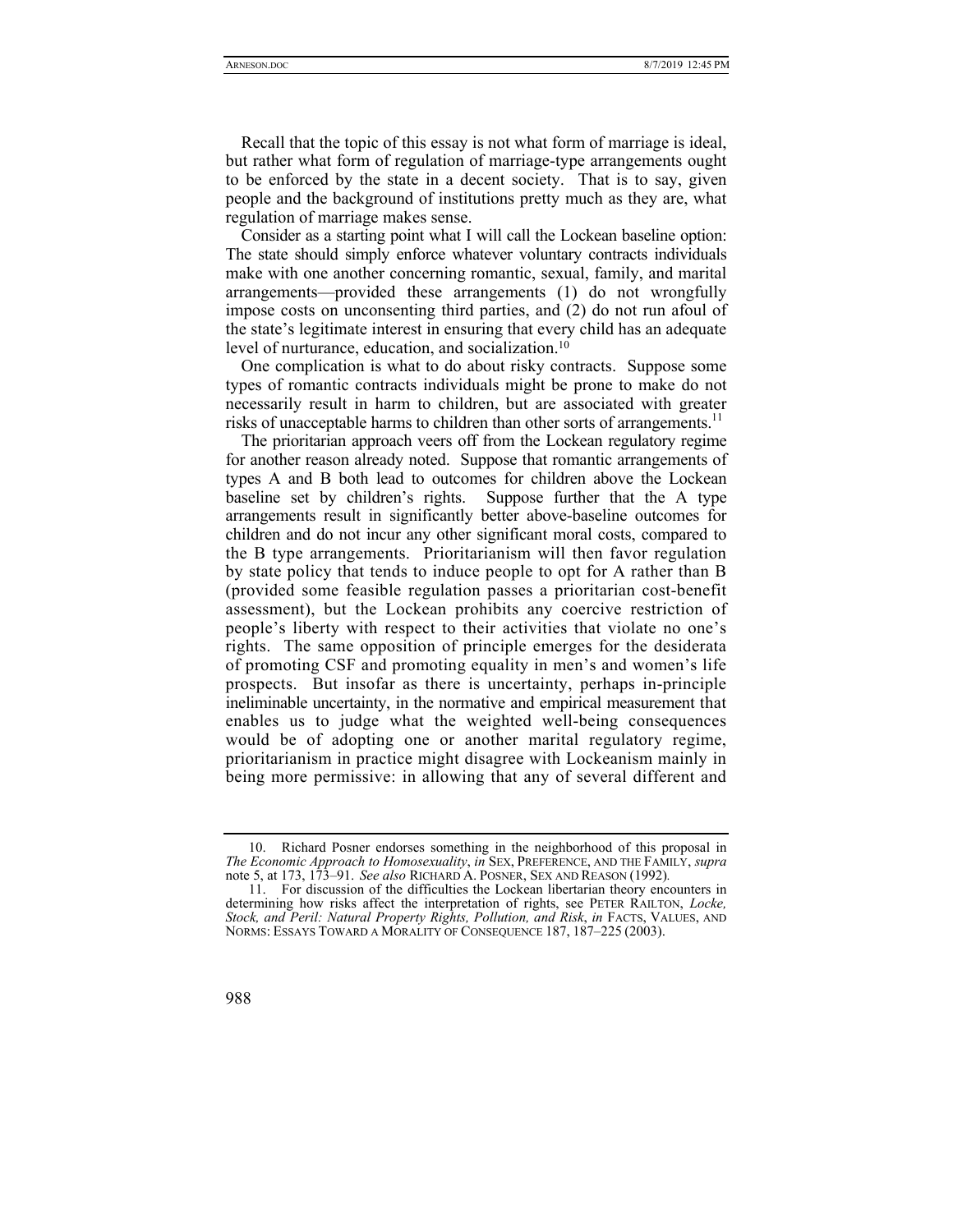opposed regulatory regimes might be equally good, so far as we can know, from the standpoint of achieving best outcomes.<sup>12</sup>

Two assumptions are stated below. If accepted, they do not suffice to show that society should depart from enforcing the Lockean baseline all the way to giving legal privileges to traditional marriage. However, they do suggest that the state ought to be fostering some cousin, or other close relative, of traditional marriage. Exactly what type of regulatory regime might be best, is a question that remains open, for all that this essay argues or asserts.

(1) On the whole and on the average,  $13$  a child is better off if raised under the steady supervision of a small number (larger than one) of parent or guardian individuals who have primary direct responsibility for meeting the child's needs and carry out this function without interruption until the child is full-grown.

(2) On the whole and on the average, an adult is better off if he or she lives with at least one other adult who is both a long-term friend and a long-term sexual partner.

Given 1 and 2, there is some reason for the state, acting as the agent of a decent society, to promote steady parenting and CSF cohabitation. This does not yet yield a rationale for promoting arrangements that combine these roles, but perhaps reasons are not far to seek. Given that time is a scarce resource, if one is going to rear children and cohabit in a CSF relationship, it is convenient if both activities occur under the same roof with the same partners. Moreover, the shared project of parenting is for many people an important and valued dimension of CSF. Also, having a successful long-term friendship and sexual relationship with the same person(s) with whom one is carrying out a long-term childrearing project gives one extra incentive to stay the course and continue cooperatively participating in the parenting role. Successfully cooperating in the childrearing endeavor could also induce one to persist in a CSF that was encountering troubles which would spell doom for the relationship were it not for the shared parenting. Of course, in a culture that prizes and glorifies romantic fulfillment, when individuals are raising children and

 <sup>12.</sup> An interesting attempt to show that a consequentialism that eschews interpersonal well-being comparisons implies roughly libertarian moral rules and social regulatory policy is made in RICHARD A.EPSTEIN, SIMPLE RULES FOR A COMPLEX WORLD (1995).

 <sup>13.</sup> This phrasing does not mean that each and every child is better off (averaging across time periods) when the stated condition holds, but rather that children on the average are better off if the stated condition holds. One should read assumption (2) in an analogous fashion.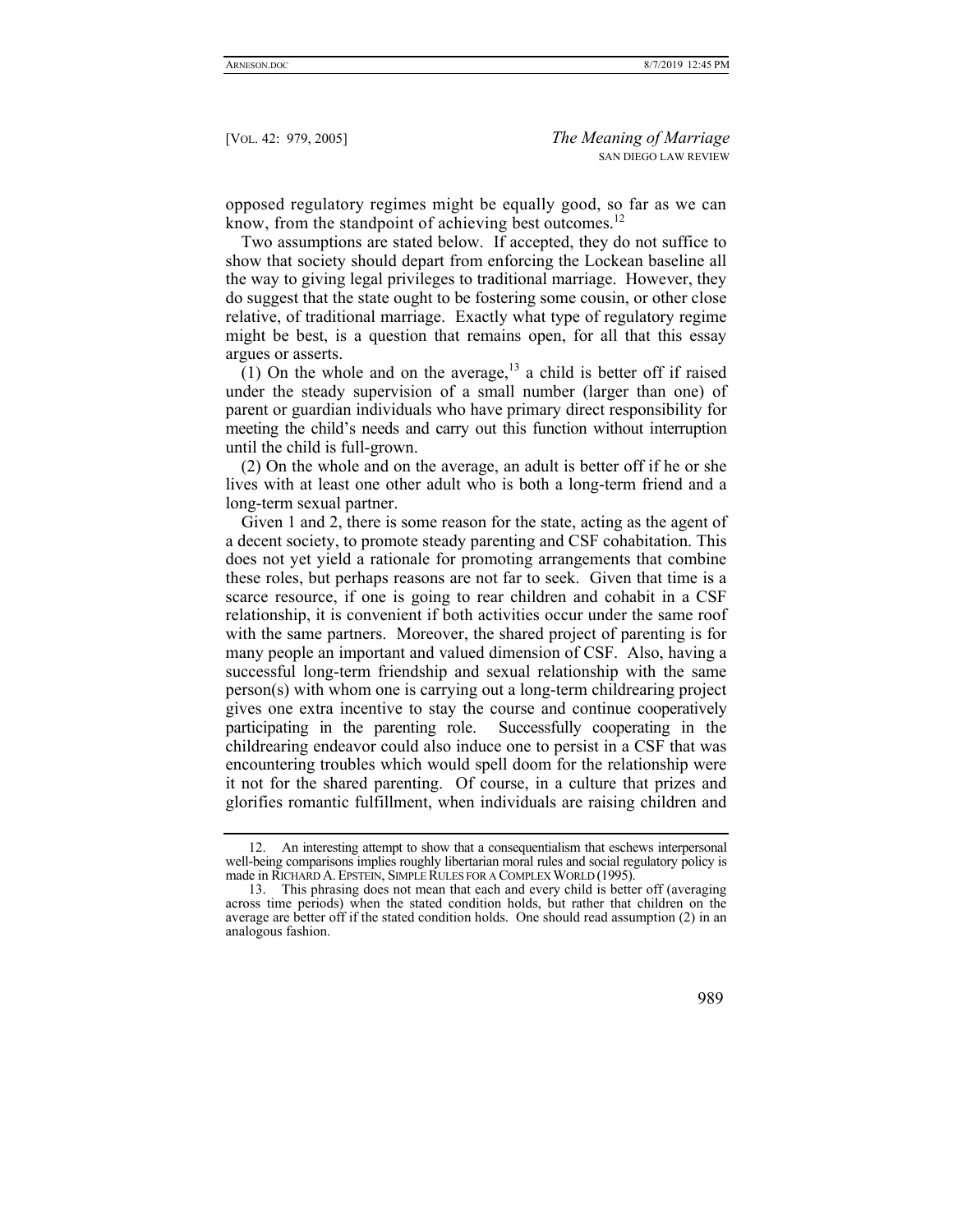engaged in a CSF together and the romance goes sour, there is pressure to split apart even if the parenting enterprise regarded separately is proceeding in a satisfactory way. As such, the bundling of roles can foster instability of parenting partnerships.

The bundling of roles in marriage as we currently understand it creates a certain oddity, though I think no real inconsistency, in current campaigns for legal recognition of same-sex marriage. In our culture, society promotes and celebrates CSFs by assigning legal and social privilege to marriage. So, unsurprisingly, those of us who press for an end to discrimination and prejudice against same-sex sexual activity and same-sex CSF, campaign for same-sex marriage. The legal recognition of same-sex messages expresses the correct idea that the important goods that are achieved in sexual activity, sexual friendship, and CSF are equally available in homosexual and in heterosexual relationships. However, this concern is somewhat orthogonal to the concerns of people who think of marriage primarily as a device for facilitating healthy childrearing and for disciplining adult humans' obsessive quest for romantic fulfillment in the service of healthy childrearing. The point emerges clearly if one imagines that over the long haul, in a society that does not impose any stigma on homosexuality or discriminate against nonheterosexuals in any way, it turns out that lesbian couples choose to have children and engage in childrearing as often or more often than heterosexual couples do, whereas gay male couples virtually never do so. In such a society, imagined to be free of sexual orientation prejudice, society might take various steps to promote CSF, but reserve certain legal constraints and privileges deemed constitutive of "marriage" and intended to enhance the quality of childrearing to lesbian and heterosexual couples which are presumed to be uniquely likely to be part of this enterprise.

# IV. DONAGAN

Consider in this context a suggestion advanced by Alan Donagan some years ago.<sup>14</sup> Donagan was not proposing reform of marriage. Nor was he engaged in utopian speculation as to how family life might be improved. He was simply interpreting and defending the core morality of the Judeo-Christian tradition, which he found to be continuous with a certain strain of Kantianism. Regarding sexual morality, Donagan proposed that it might be morally permissible for a number of adults to pledge to share family life together, to cohabit sexually on some mutually agreed terms, and jointly to share responsibility for any resulting children.15

 <sup>14.</sup> ALAN DONAGAN, THE THEORY OF MORALITY 100–08 (1977).

<sup>15</sup>*. Id*. at 103.

<sup>990</sup>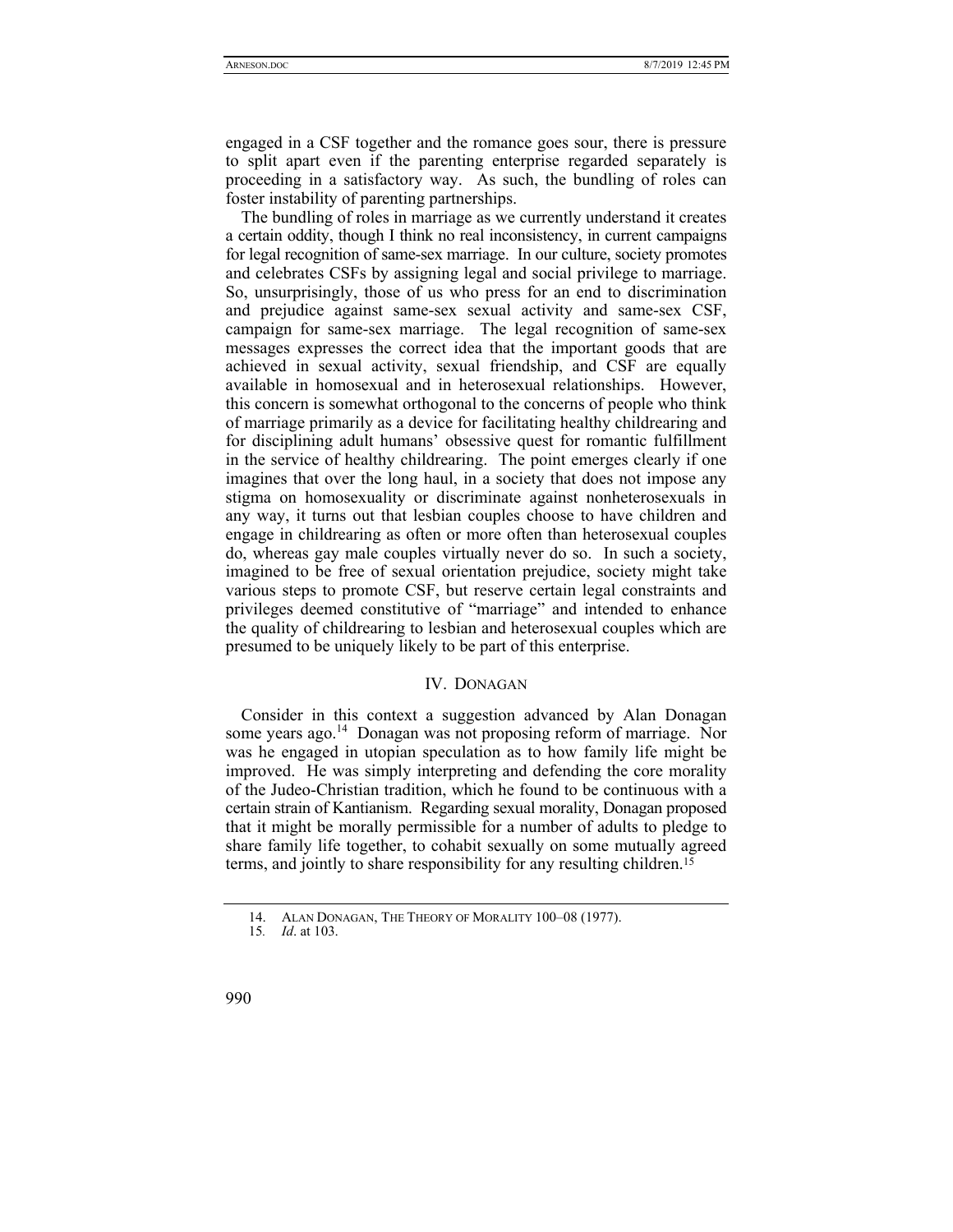Donagan includes a further constraint that involves the pledge by group members that when bearing a child is a prospect, a woman will cohabit only with one man so that there will be a determinate father if a child issues from the woman's sexual activity.<sup>16</sup> Given that even apart from this further stipulation there would be multiple adults—fellow commune members—waiting in the wings who have pledged to assume fully the duties of parenthood, Donagan's further constraint strikes me as otiose.17 At any rate, if it was deemed morally important that each child should know the identity of her biological father in this communal setting, DNA testing could establish this fact without any insistence on temporary bouts of monogamy for this purpose.

It should be noted that Donagan limits his account of the morality of family life to the moral principles that should guide the relations of adults living together with a view to producing children. A type of marriage regarded as the initiation of a family by and for mature adults, to promote their friendship, with procreation ruled out, lies beyond the scope of his discussion.

Donagan has us imagine a group consisting of roughly equal numbers of males and females. He tentatively concludes that such a commune could provide adequate assurance that children born to any group member will be properly nurtured, educated, and socialized, and concludes on this basis that such a form of family life might well be permissible.

Why equal numbers of males and females? Writing in 1977, Donagan did not have in mind the present day options that reproductive technology makes available, but even then adoption made it possible for a partnership that cannot procreate on its own to carry on the enterprise of childrearing. So it is not clear that a viable reproductive group has to include any females at all, or any males, much less some specific ratio of males to females. Extracommunal donated sperm, eggs, and childbearing services render a commune with any number of males or females including zero a viable childrearing enterprise. His concern is clearly

 <sup>17.</sup> Donagan's discussion is premised on the assumption that "a child's upbringing is impaired unless the ultimate authorities in charge of it are its natural parents, joined in a stable marital union." *Id.* at 102. I am not entirely sure how this premise is supposed by Donagan to be compatible with his tentative endorsement of commune style marriage as morally permissible, since in this form of marriage the communal members as a group assume joint and individual responsibility for the care and nurture of all children produced by group members.



<sup>16</sup>*. Id.*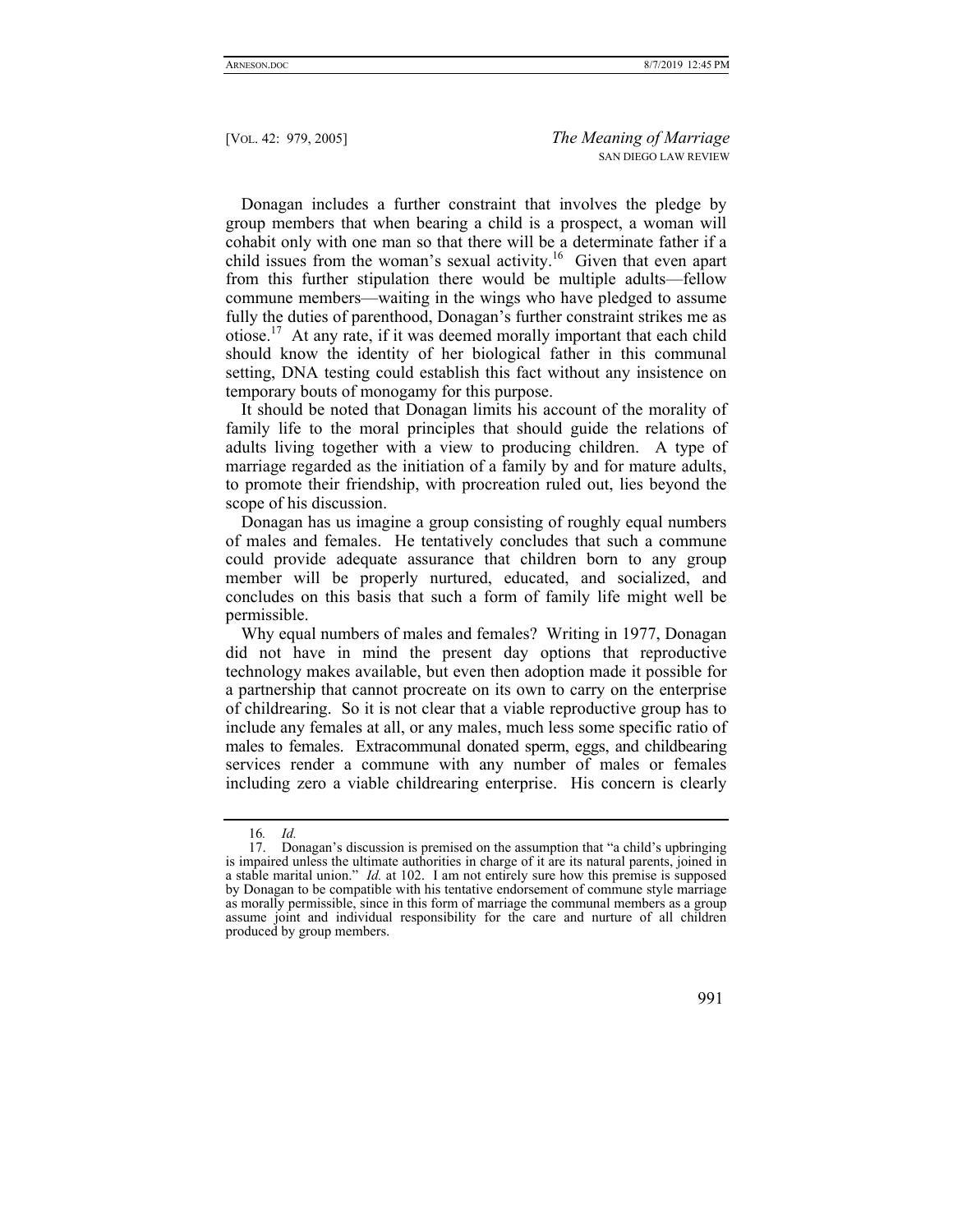not that the envisaged marital commune is ideally equipped for biological reproduction, but rather with the issue of polygyny and female subordination. He mentions and endorses Saint Thomas Aquinas' comment that in polygynist families the women will tend to become servants of the men.<sup>18</sup>

Donagan is concerned with determining morally permissible forms of family life, whereas my topic is the proper role for state regulation of family arrangements. Nevertheless, the two topics are closely linked. If a communal arrangement among adults provides adequately for the care and upbringing of the children who issue from the arrangement, there should be a strong presumption that this is a valid form of marriage, and that the state should not seek to dissuade people from engaging in it by regulation. In particular, there is no reason to extend legal privileges only to marriage arrangements that include just two adults rather than larger numbers of adults.

Hillary Clinton has famously commented, "It takes a village to raise a child." $19^{\circ}$  She has in mind that in order for the childrearing enterprise to have good prospects of success, the larger community beyond the family must provide support. However, her comment could equally well be construed as an expression of doubt that in a modern setting, in which both members of a two-person marital partnership face pressure from social norms and the expectation of personal fulfillment to engage as long-term committed participants in the productive economy, merely two parents could be expected to manage the job with reasonable prospects of success. Three, four, five, or more parents are needed—a village, not just a couple. At least, there should be no legal discrimination against marriage contracts encompassing more than two adults even if few individuals are expected to avail themselves of this option.

# V. POLYGYNY

This last comment takes us back to the concern that certain forms of marriage, though they would not pose threats to the well-being of children, might nonetheless be inherently wrongful by posing risks of harm, bad subordination, or degradation, for their willing adult participants.

A Lockean libertarian position would dismiss any such concern on the ground that no wrongful injury is done to one who voluntarily consents

 <sup>19.</sup> HILLARY RODHAM CLINTON, IT TAKES A VILLAGE: AND OTHER LESSONS CHILDREN TEACH US 12 (1996) (quoting an old African proverb).



<sup>18</sup>*. Id*. at 102 (citing 3 [PROVIDENCE] SAINT THOMAS AQUINAS, ON THE TRUTH OF THE CATHOLIC FAITH: SUMMA CONTRA GENTILES, pt.2, at 152 (Vernon J. Bourke trans., Hanover House 1956) (1261–64).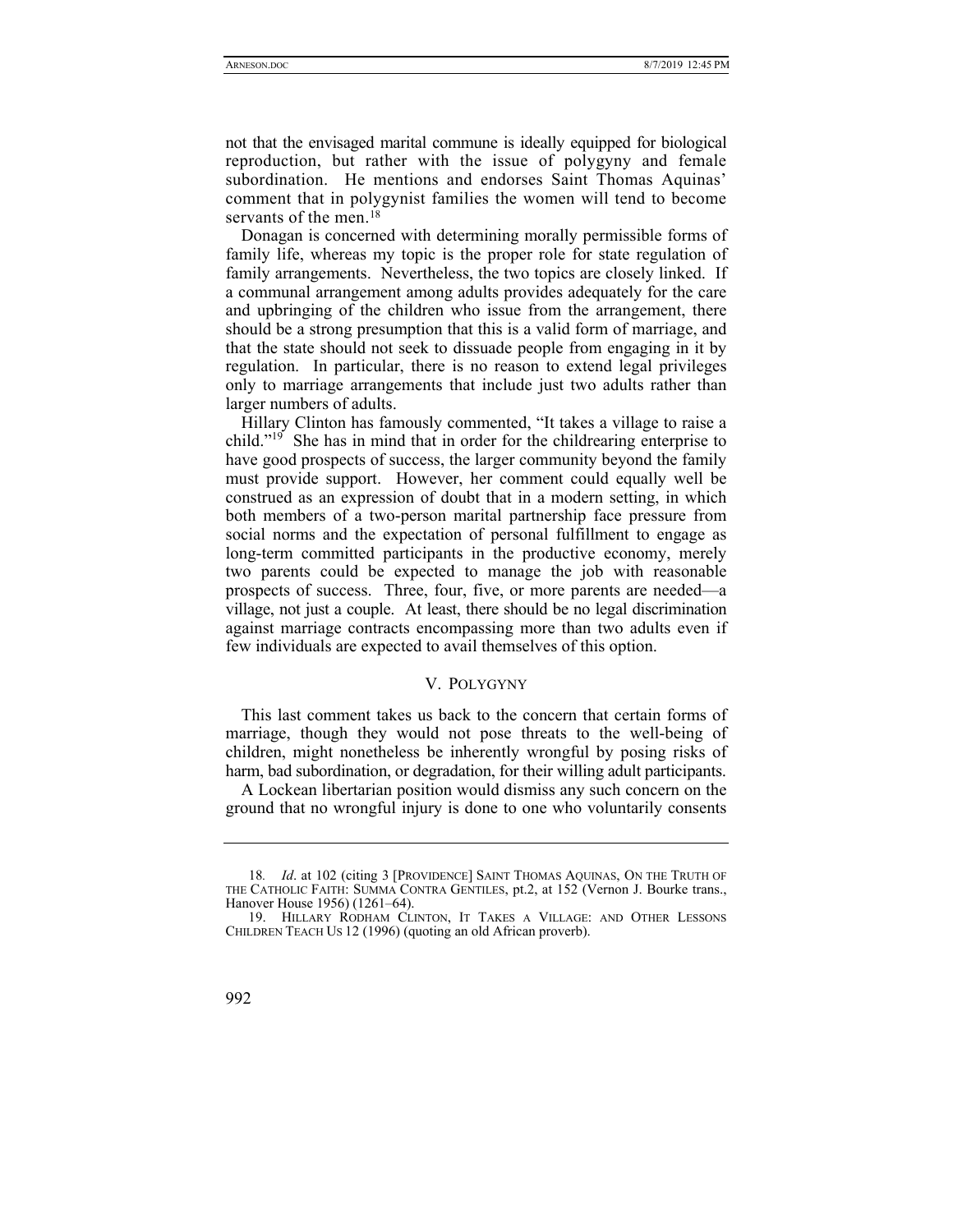to interact with another adult, no matter how injurious the interaction proves to be. All rights one has to be treated in any specified way are waivable and alienable by one's voluntary consent. One's natural moral rights include this right of alienation and waiver, and the right is morally important. Each individual has her own life to live, and the judgment as to how best to live it is hers. Nonwaivable and inalienable rights would be a grievous affront to this expansive ideal of personal sovereignty.

However, this ideal of personal sovereignty is too expansive. We humans tend to be very imperfectly reasonable and rational guardians of our own best interests. So even if one is striving to be reasonably prudent, one may fail, and fail in such a drastic way that duties of beneficence are triggered, so that another person who can stop one from stepping off the cliff may be morally required to give one a coercive helpful protective shove. A bad marital choice can be the equivalent of inadvertently jumping off a cliff. Suppose, however, that one is not ill-informed at all, but simply wants to make a ruin of one's life, either by self-abnegating sacrifice of one's own large interests to get small benefits for others, or just as a perverse expression of one's autonomy. Only a hard paternalism, which critics say has an acrid moral smell, would countenance forcible restriction of someone's liberty to prevent her from self-harming conduct that results from fully informed and voluntary choice. $20$ 

Here the metaphor of self-ownership seems to me to be helpful in charting the moral limits to personal sovereignty. The idea of self-ownership is that each adult person should be regarded as having over herself the same full rights to use and abuse that a person who has full private property rights in an object has over that object. However, private ownership rights are always limited by an element of stewardship. As Locke says of the initial acquisition of unowned land, if one lets the property one acquires go to waste, one's property right is eroded and at the limit, forfeited. To carry through the metaphor of self-ownership, we should acknowledge that each person, the rightful owner of herself, has a duty of stewardship toward herself, a duty to make something worthwhile of her life for herself and for others. Grievously vicious imprudent conduct voluntarily chosen violates this no waste requirement, and hence opens the individual to morally permitted restriction of her liberty against her will for her own good.

 <sup>20.</sup> One deservedly influential critic who detects a moral taint in hard paternalism is Joel Feinberg. *See* JOEL FEINBERG, *Legal Paternalism*, *in* RIGHTS, JUSTICE, AND THE BOUNDS OF LIBERTY 110, 110–29 (1980).

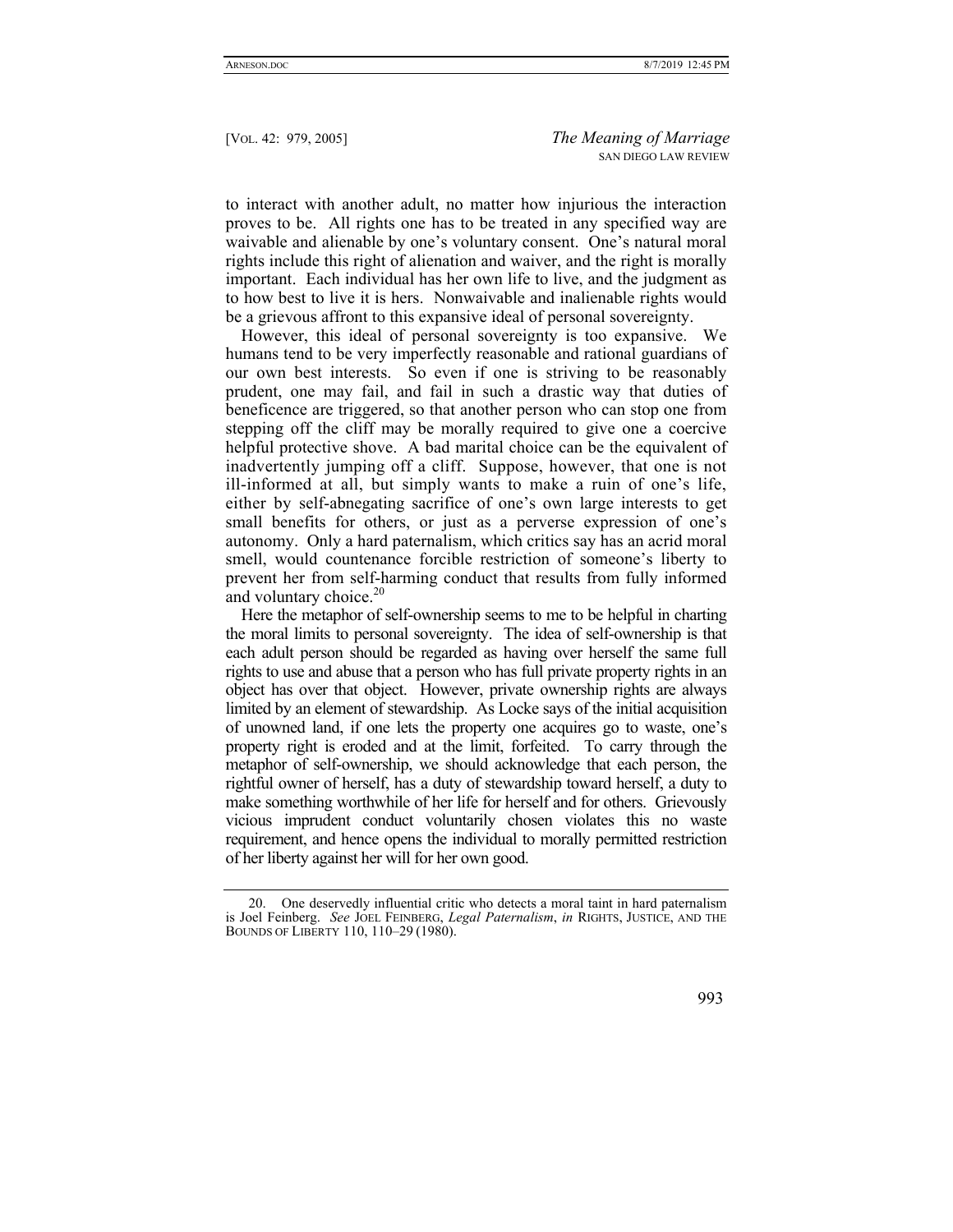Setting aside the Lockean libertarian doctrine as, in this context, too extreme, we are left with the harder issue, whether a sensible paternalism or some related moral position would endorse legal disfavoring of polygynous marriage. A related moral principle might be a moral constraint against exploitation. One might hold that morality forbids a person, contemplating interaction with another on terms that give the first person the lion's share of the benefits, to profit in this exploitive way. One might then hold that the law should follow the track of morality and stand against the interaction, not in order to prevent loss to the one who would get the short end of the stick in this arrangement, but to prevent the wrongful gains of the willing exploiter.

Suppose that a society permits polygamous marriage and that a significant number of persons exercise this option by entering into one husband-many wives marriages. Would the consequences of such a regime of legal polygamy be expectably bad, in a way that would warrant withdrawal of the legal permission? I find the concern that leads Donagan to regard polygyny as impermissible to be important, and in principle this consideration could amount to a good reason for the prioritarian to demand a legal ban on such marriages. What is much harder to discern is the likelihood that bad consequences would indeed ensue. If polygyny is permitted, one might expect that males with greater than average wealth will make marriage offers that some women will find attractive. The main expectable result might be that the pool of eligible women available for marriage shrinks for less wealthy males. So the historical motivation for banning polygyny might have been democratic patriarchy rather than any sort of concern for women's equality.

Other things being equal, one would expect that having more marital options increases the leverage of women in the implicit bargaining for terms of marriage contracts. If wealthy males can offer second-wife and third-wife status to women who prefer this status to what they can obtain from men offering first-wife status, the end result might be closer to egalitarian sharing arrangements in monogamous marriages.

At the level of sheer empirical speculation, one could just as plausibly describe a scenario in which polygamy is permitted and the main form of polygamy that develops is polygyny with socially powerful males wedded to several female mates, most of whom occupy a servile role. The consequence might be a cultural shift that leads all men to disfavor the ideal of companionate marriage and to favor the ideal of wife as servant. The cultural shift puts antiegalitarian pressure on monogamous arrangements, so that on the whole and on the average, monogamous marriages become more patriarchal and hierarchical, with men dominant and women subservient.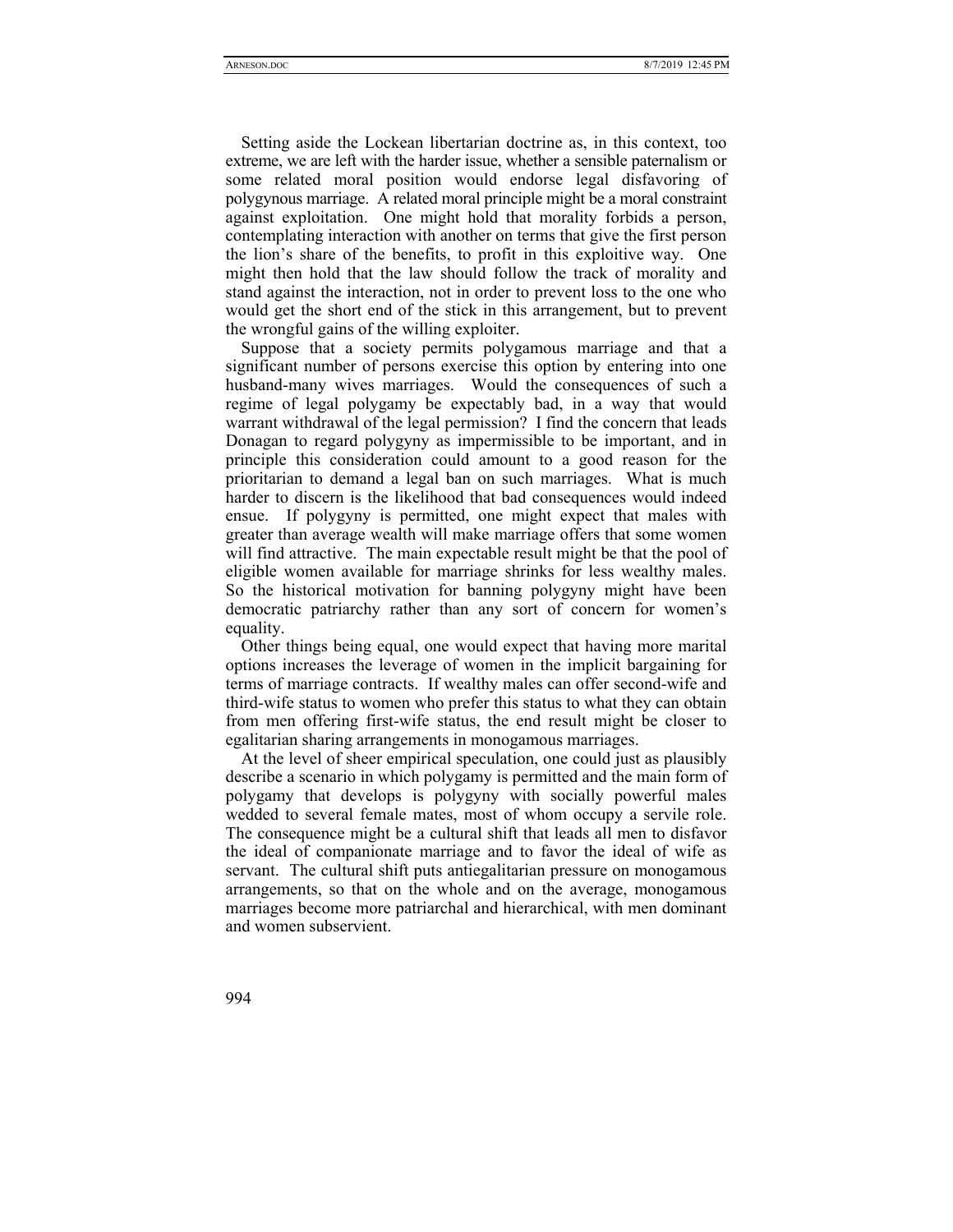#### VI. NONWELFARIST IDEALS AND MARRIAGE NORMS

My approach in this essay is to assess marriage practices and possible alterations of them by their consequences for the quality of human lives. Permitting polygamy is morally right if it is part of a package of policies that maximizes weighted well-being and wrong otherwise. Proposed policies are more right or more wrong, depending on how far they diverge from what would produce the best outcome for people. Such an approach is controversial in familiar ways. In the context of assessing the meaning of marriage, a consequentialism of well-being might fail to register people's belief that some modes of conduct are morally wrong, in and of themselves, whatever the consequences.

The prioritarian's relentless sifting to find the impact on human well-being might seem crass from some ideal-based perspectives.<sup>21</sup> Broadly, one might hold that there are impersonal values worth respect that are not reducible to the well-being of humans. In this spirit one might hold that such strivings as the search for scientific understanding and the creation of ideal community in marriage are morally valuable for themselves, as worthy ends, quite apart from any contribution they might make to human well-being.<sup>22</sup> The advocate of such nonwelfarist ideals might add that we misunderstand human well-being if we do not see it as properly subordinated to other moral goals. In some cases one pays proper attention to the well-being of people by helping them gain the proper relationship and orientation to nonwelfarist goals. Here gaining the good for people partly consists in assisting them successfully to pursue excellent goods that are not at all goods for people. Some values are not for us; rather, we should be for them. Some debates about the meaning of marriage center on such values, to which the welfarist consequentialist is blind.

Another possibility is that the welfarist consequentialist is seeing through prevalent illusions. I cannot in this essay attempt to address this large issue. I simply note that the nature and depth of the disagreement between one who holds that some values are impersonal and do not reduce to well-being gains and losses, and one who denies the existence of such values depend on the consequentialist's understanding of well-being. If she believes that achieving scientific understanding

<sup>22</sup>*. See* T.M. SCANLON, WHAT WE OWE TO EACH OTHER 87–94, 108–143 (1998).



<sup>21</sup>*. See* Connie Rosati, *What Is the "Meaning" of "Marriage"?*, 42 SAN DIEGO L. REV. 1003 (2005).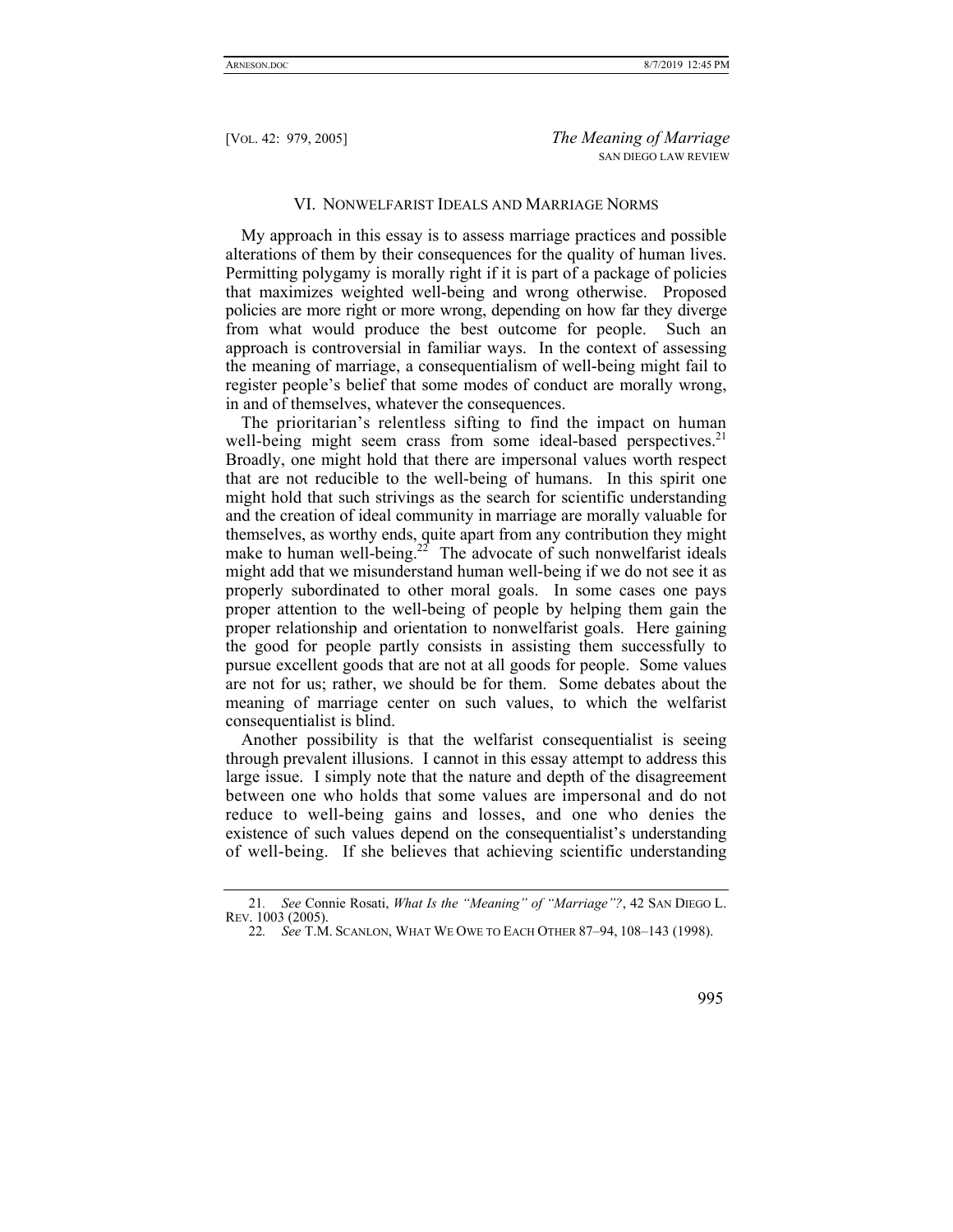and achieving genuine friendship and love are themselves excellences, attaining which makes the attainer's life better for her, then the consequentialist is not reducing human life to a calculus of happiness. The aspiration to live so as to create intrinsic goods and make these excellences accessible to many people, including future people, "makes human life more than just an exchange of costs and benefits, more than just a job or a trip to the mall."<sup>23</sup> In this last sentence I am quoting a Kantian who claims that unless we recognize values that we must live up to, and that do not bottom out in welfare for self and others, we end up with a shopping mall notion of human existence. Not so, I say. We consequentialists may be crass (and maybe being crass is correct, a form of being plain-spoken), but we aren't crudely crass.

#### VII. DIVORCE

An element of the meaning of any contemporary marriage is the likelihood of its collapse. Roughly one-half of first marriages commencing in recent years down to the present in the U.S. are likely to end in divorce. The level of divorce has stabilized slightly below its peak level reached in 1980, but this tailing off of the divorce rate is not especially good news to fans of stable marriage, because it has been accompanied by a decreased tendency for people to engage in marriage rather than cohabit without formal ties.<sup>24</sup>

Presumably there is an optimal level of divorce as well as an optimal distribution of marriages into those that endure and those that break apart. The optimal level and distribution would ideally balance the interests of children, adult married partners, and affected other people. The prioritarian doctrine supplies a schema for determining a proper weighting of interests and hence a morally right determination of optimal level and distribution. Presumably the optimal level and distribution of divorce are determined in tandem with the determination of the optimal level and distribution of undertakings of marriage commitments. Some who get divorced should never have taken the vow, but surely not all; for some, marriage is a reasonable gamble that turns out badly. The idea of the optimum here is the optimum that feasible alterations in state policy could achieve, though it is hard to get any clear idea as to what these

 <sup>24.</sup> WILSON, *supra* note 8, at 197. *See also* ANDREW J. CHERLIN, MARRIAGE, DIVORCE, REMARRIAGE (rev. ed. 1992).



 <sup>23.</sup> J. David Velleman, *A Right of Self-Termination?*, 109 ETHICS 606, 612 (1999). Velleman holds that a proper ethic sees the source of human dignity in rational nature, which demands our respect, and should not be regarded merely as one good for us or source of good for us, to be traded off against other goods and sources of well-being. *Id*. at 609–12.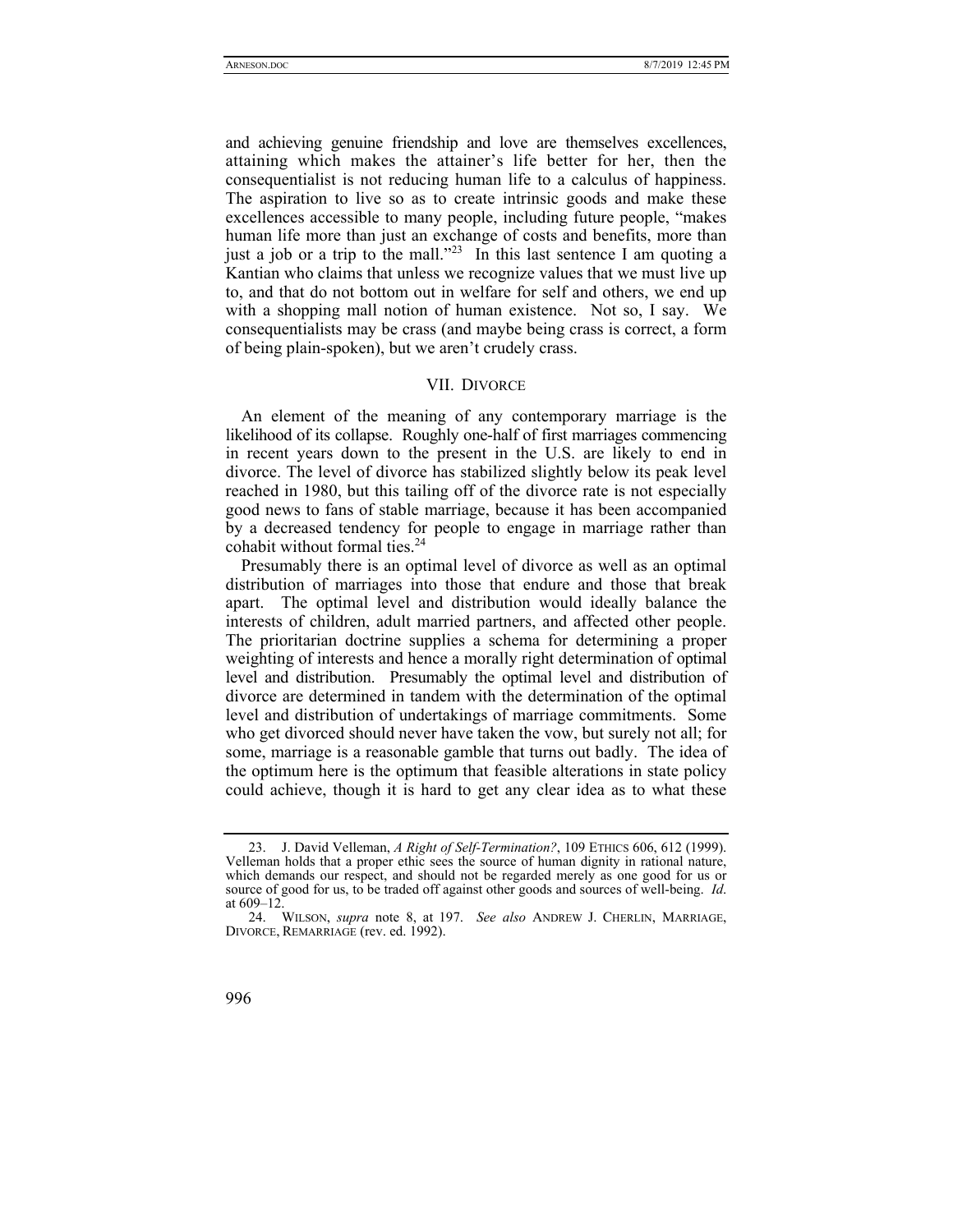optima might be. Social commentators bemoan the present state of marriage and divorce, but how do we tell whether we have too many divorces, too few, or just the right number? For the moment, I consider just the aspect of the question that involves the joint best interests of the currently married partners contemplating dissolution.

The ideal of romantic love is that a couple should stay intact just so long as mutual love endures between the romantic partners, so there is some presumption that if mutual love between husband and wife ceases, so should the marriage. Even if mutual love endures, its persistence may not be enough to enable the couple to avoid inflicting unhappiness on each other that is remediable only by means of separation and divorce.

These obvious considerations evidently do not, by themselves, amount to a case for easy divorce. Individuals may tend systematically to underestimate their own vices that might be causing their marriage to be foundering, and to overstate the likely causal contribution of what they perceive to be their spouse's vices toward marital discord. Hence their belief that divorce will improve the quality of their lives may systematically tend to be illusory. Making divorce difficult, rather than easy to obtain, may alter the incentives potentially divorcing people face in a way that encourages them to expend more energy on fixing their broken marriage instead of abandoning it, to their mutual benefit.

At the level of abstract speculation, one might just as well surmise that people will systematically tend to stick with the devil they know, the unhappy marriage they are presently enduring, rather than risk the devil they don't know, the uncertainties of life after divorce. Or people may adhere too strenuously to misguided ideals of unconditional love and commitment—stand by your man, no matter what sort of undesirable he turns out to be. The more prevalent these scenarios are, the more counterproductive it would be to erect new hurdles to divorce with an eye to discouraging people from taking this course.

In other words, the prioritarian willingness in principle to endorse paternalistic restriction of marriage relationships for the good of the adult marital partners does not carry any direct implications for policy. People can be foolish and imprudent, both by exiting too quickly from marriages that should endure, and from failing to exit quickly enough from marriages that should be terminated. Simply providing multiple options of less restrictive and more restrictive forms of marriage—from marriage lite to nondissolvable union—is not a solution, because people may choose the wrong form that does not suit their particular propensities and traits.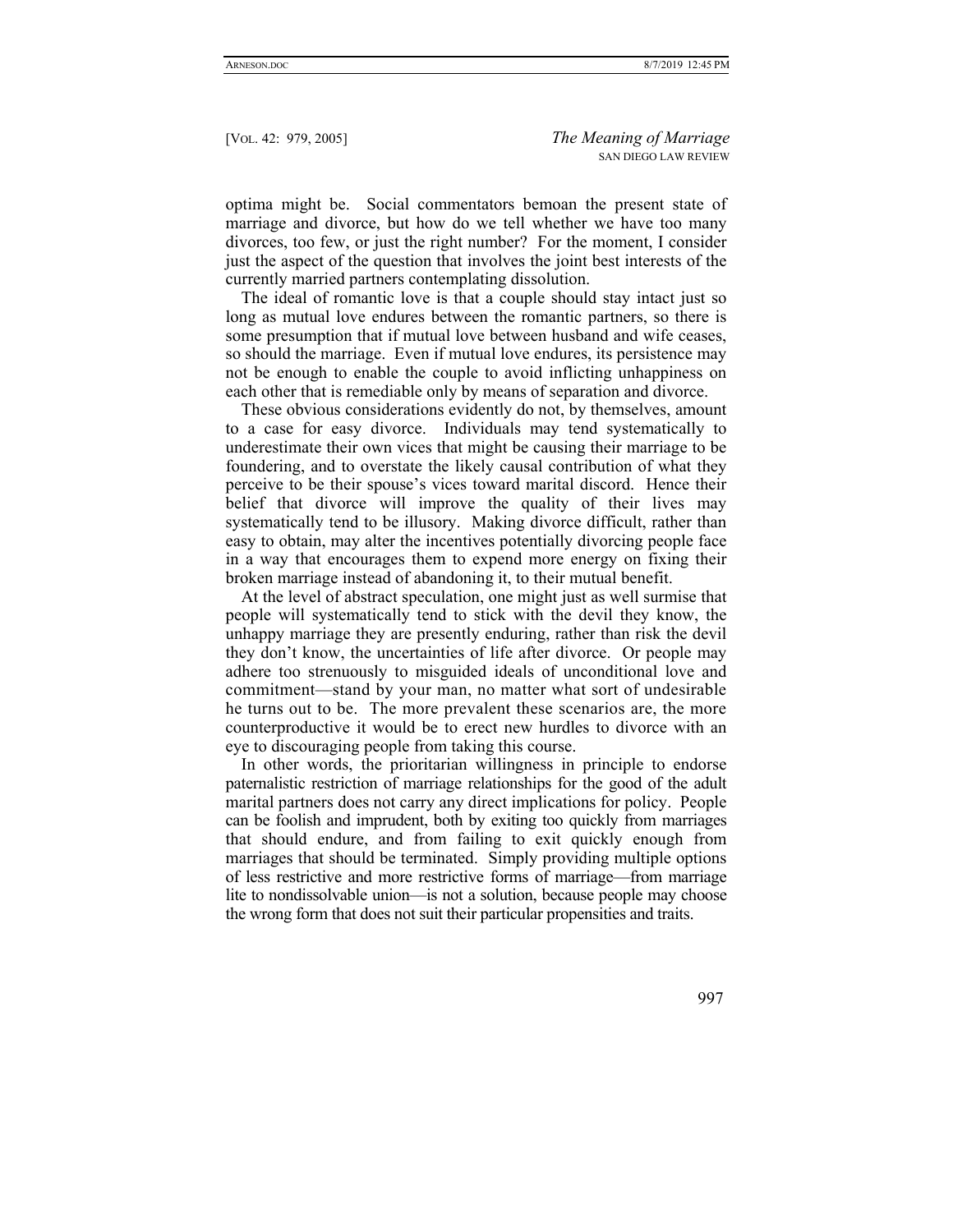There is also the possibility that prudent marital partners will find themselves with opposed interests concerning whether or not their marriage should end. One partner may be better off if the marriage ends, the other partner worse off. Making divorce difficult and costly favors those whose interests are aligned with the survival of their marriage; making divorce easy and cheap favors those whose interests are aligned with its termination.

Here the issue of no-fault versus fault-based divorce and divorce settlement arises. If one marriage partner is better off if the marriage continues and the other is better off if the marriage is dissolved, how one balances the interests of the opposed parties surely varies depending on whether or not one thinks one of the parties has been abusive or in other ways vicious in behavior toward the spouse. Though even if one favors fault-based divorce settlements in principle, in practice one might suppose fault finding efforts by courts will not be sufficiently reliable and sensitive to sustain the integrity of the procedures. However, even if it is assumed that fault-finding procedures will work badly, one might still favor them, on the ground that they might help foster a cultural shift toward greater social disapproval of those who fail to sustain marriage until death do us part. But would such increased public censoriousness be a good thing or a bad thing on balance?

# VIII. DISCOURAGING AND ENCOURAGING CHILDBIRTH

A crucial factor in determining appropriate state policy toward family life is normative population policy. Should we seek population increase or decrease? At what rate? Since potential parents in given circumstances are variously capable of raising children effectively, society will seek not simply population increase, decrease, or steady state, but will differentially favor reproduction by the more able or alternatively work to change the circumstances of those less able to boost their parenting prospects. At some lower level of parenting ability, society actively should discourage individuals whose childrearing capacities are at that level or below from giving birth and raising their own children.<sup>25</sup> If

 <sup>25.</sup> This issue must be joined in state policy toward the disabled, especially the cognitively disabled. *See* MARTHA A. FIELD AND VALERIE A. SANCHEZ, EQUAL TREATMENT FOR PEOPLE WITH MENTAL RETARDATION: HAVING & RAISING CHILDREN (1999). In the U.S. in the late twentieth century, the issue of parental incompetence lurks in policy discussions concerning single-parent families. Here the unit of assessment is not each adult parent or guardian figure taken separately, but the fusion of adult caregivers in a single household. *See* FRANK F. FURSTENBERG, JR. & ANDREW F. CHERLIN, DIVIDED FAMILIES: WHAT HAPPENS TO CHILDREN WHEN PARENTS PART (1991); KRISTIN LUKER, DUBIOUS CONCEPTIONS: THE POLITICS OF TEENAGE PREGNANCY (1996); SUSAN E. MAYER, WHAT MONEY CAN'T BUY: FAMILY INCOME AND CHILDREN'S LIFE CHANCES

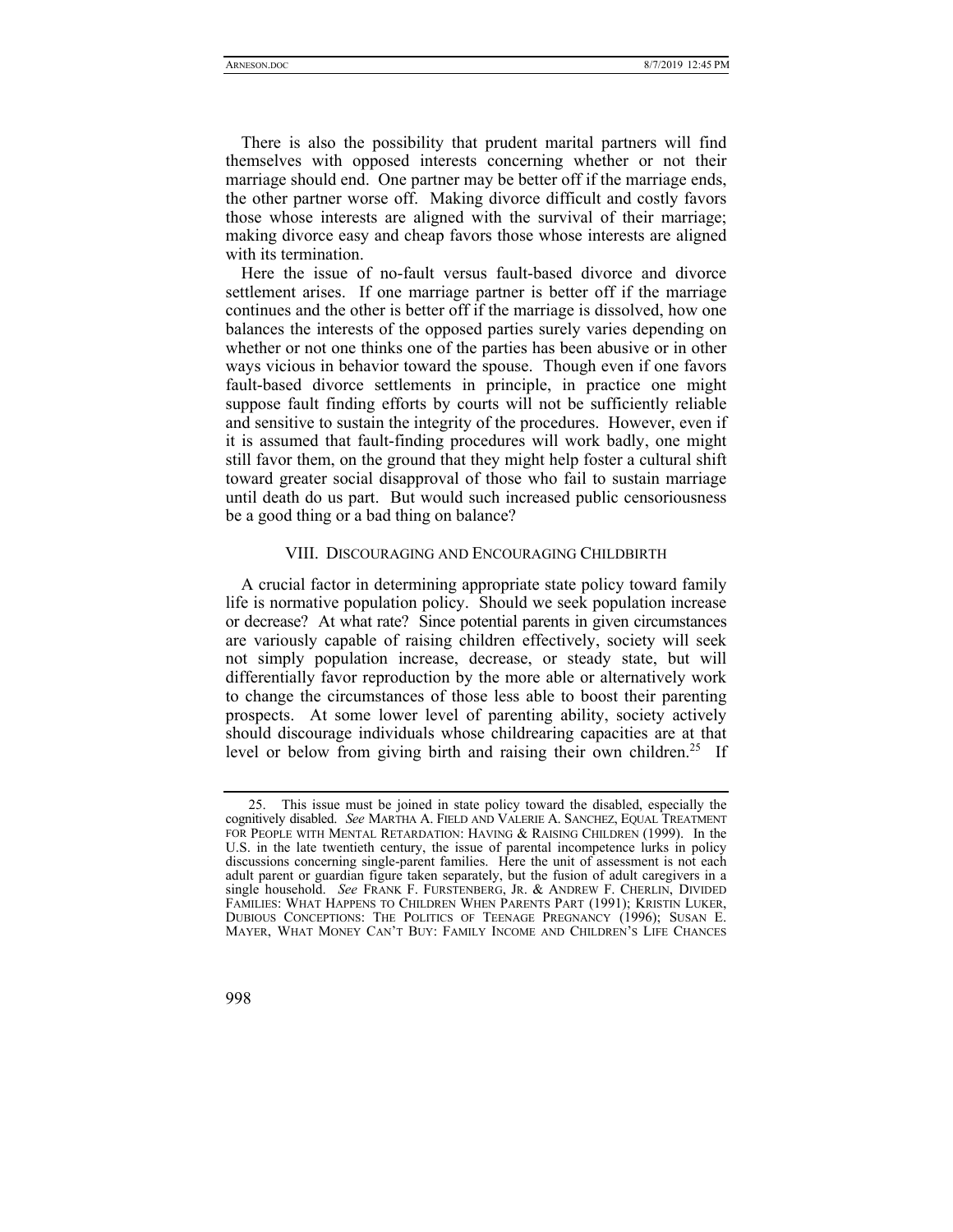there is no morally acceptable way to discourage childbirth, society needs mechanisms of separating incompetent parents from their children, either by encouraging adoption, or by installing children in orphanages or, less drastically, by channeling resources to children in ways that neither depend on the intelligent cooperation, nor reinforce the authority, of the incompetent parents. These draconian-sounding types of policies are double-edged swords, which can harm more than they help, if poorly designed and operated. However, a state that has administrative competence at its disposal has the responsibility to be a nanny state, and in some respects an aggressive nanny state.26

# IX. DIFFERENCES

Any regulatory regime for marriage faces the daunting task of balancing many sets of potentially conflicting interests—between children seeking nurturance and adults seeking adult fulfillment, between individuals with different romantic propensities who would benefit differentially under different types of regulatory regime, and between men and women. How it is reasonable to cope with the last-mentioned conflict depends crucially on the extent to which men and women are different in traits and needs in ways that either cannot be eliminated, or should not be eliminated.

<sup>(1997);</sup> SARA MCLANAHAN & GARY SANDEFUR, GROWING UP WITH A SINGLE PARENT: WHAT HURTS, WHAT HELPS (1994); Andrew J. Cherlin et al., *Effects of Parental Divorce on Mental Health Throughout the Life Course*, 63 AM. SOC. REV. 239 (1998); William A. Galston, *Causes of Declining Well-Being Among U.S. Children*, *in* SEX, PREFERENCE, AND FAMILY, *supra* note 5, at 290.

 <sup>26.</sup> Prioritarianism as I understand it supposes that the choices we make do not affect the number of people who shall ever live. Relaxing that simplifying assumption, we would need to determine the moral value of adding a child to the world, given a stipulation of the lifetime well-being that the child who might be added would attain. Prioritarianism by itself leaves this further evaluative issue wide open. We might combine prioritarianism with a critical level doctrine, which asserts that the moral value of adding a child to the world is negative unless the expected lifetime well-being of the child exceeds a critical level that is somewhat above the level at which the child herself would reasonably regard her life as a matter of indifference to her, neither beneficial nor burdensome. In this exercise one is assuming that the child does not affect the well-being of any other person. When that assumption is relaxed, we need simultaneously to assess the moral value of adding a child of given lifetime expected well-being, taking into account the well-being gains and losses that accrue to other persons due to the existence of this child. Only with these evaluations in hand is the prioritarian ready to tackle population policy issues. On critical level doctrines, see Charles Blackorby et al., *Intertemporal Population Ethics: Critical-Level Utilitarian Principles*, 63 ECONOMETRICA 1303 (1995). *See also* Charles Blackorby et al., *Birth-Date Dependent Population Ethics: Critical-Level Principles,* 77 J. ECON. THEORY 260 (1997).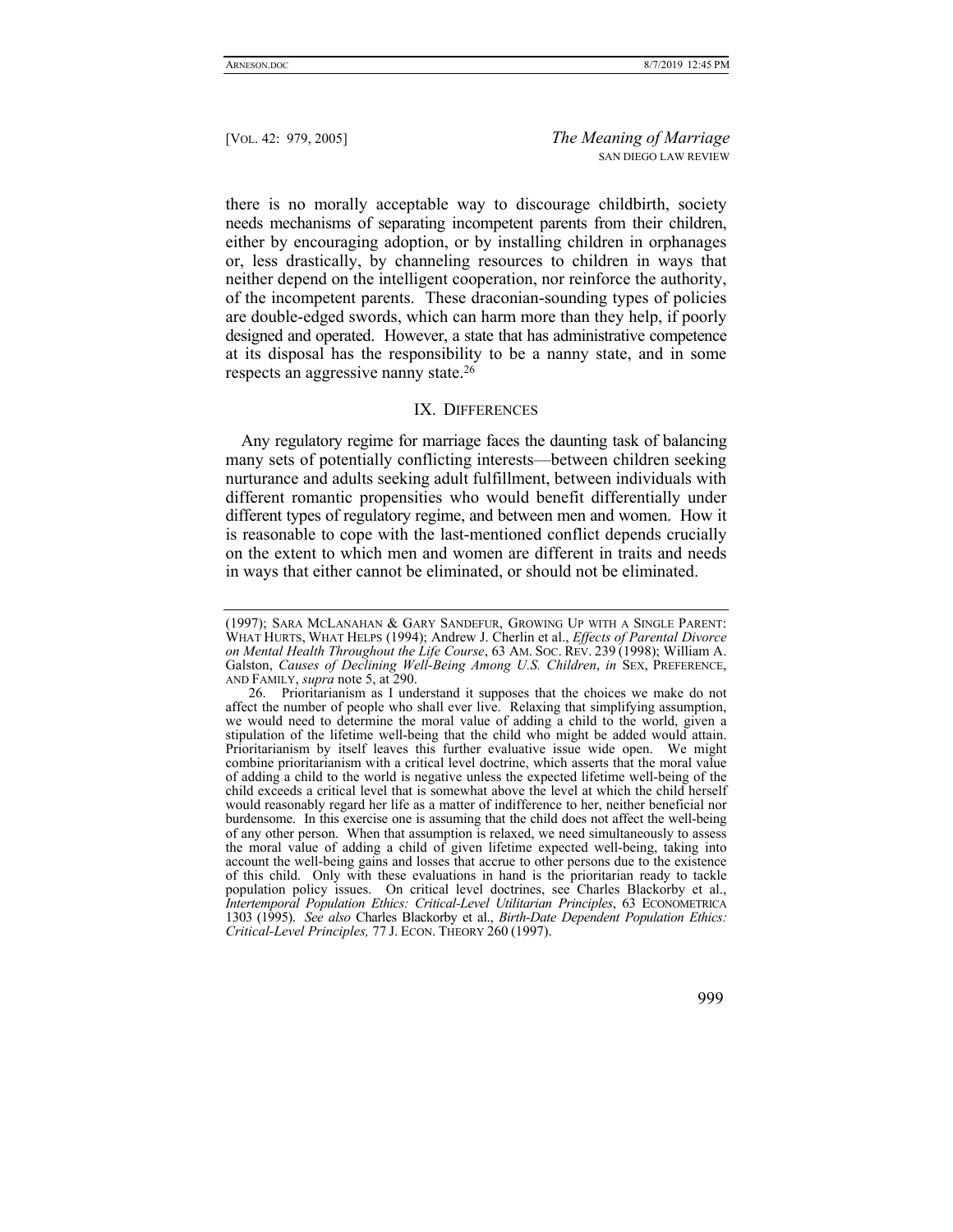Many years ago the economist Victor Fuchs commented that "many different kinds of evidence suggest that *on average* women feel a stronger desire for children than men do and a greater concern for their welfare after they are born."<sup>27</sup> The evidence to which Fuchs alludes might be misleading or not; suppose it is not. The differences between men and women that Fuchs cites might be for all practical purposes fixed or alterable; suppose they are fixed.<sup>28</sup> There might be other significant differences as well—for example, a different propensity to violence. What then?

If we seek equality of life prospects between men and women, in a world of difference, the task for social policy would be to arrange institutions and practices so that the differences between men and women do not work to the disadvantage of either group. The aim would not be equal treatment of men and women but treatment that so far as is feasible given other moral goals, leads to equal life prospects on the average between men and women.

Notice that the prioritarian's commitment to such equality is shallow. Equality of any sort is desirable, for the prioritarian, only in so far as equality in the circumstances serves the goal of maximizing weighted well-being. The prioritarian is a calculating feminist, not a committed feminist.

# X. A TIME OF TRANSITION?

In broad terms, one might regard contemporary advanced industrial democracies including Europe and the U.S. as undergoing a long transformation toward societies in which men and women participate equally, and on equal terms, in the labor market and in market entrepreneurial activity. This transformation puts pressure on many institutions, notably, the family. It is simply not yet clear what forms of romantic and marital practices will best suit such sexually egalitarian societies. The marriage forms we have inherited limp along, and the ailments we now bemoan may prove temporary or may ultimately require prosthetic or more radical therapy. Should traditional marriage give way to a regime of Lockean contract? Should fluid cohabitation arrangements replace the traditional family arrangement, or should we

 <sup>27.</sup> VICTOR R. FUCHS, WOMEN'S QUEST FOR ECONOMIC EQUALITY 4 (1988).

 <sup>28.</sup> Fixed, that is, up to the discovery of a practical technology of genetic manipulation that allows for choice of traits; at that point, all bets are off.

<sup>1000</sup>